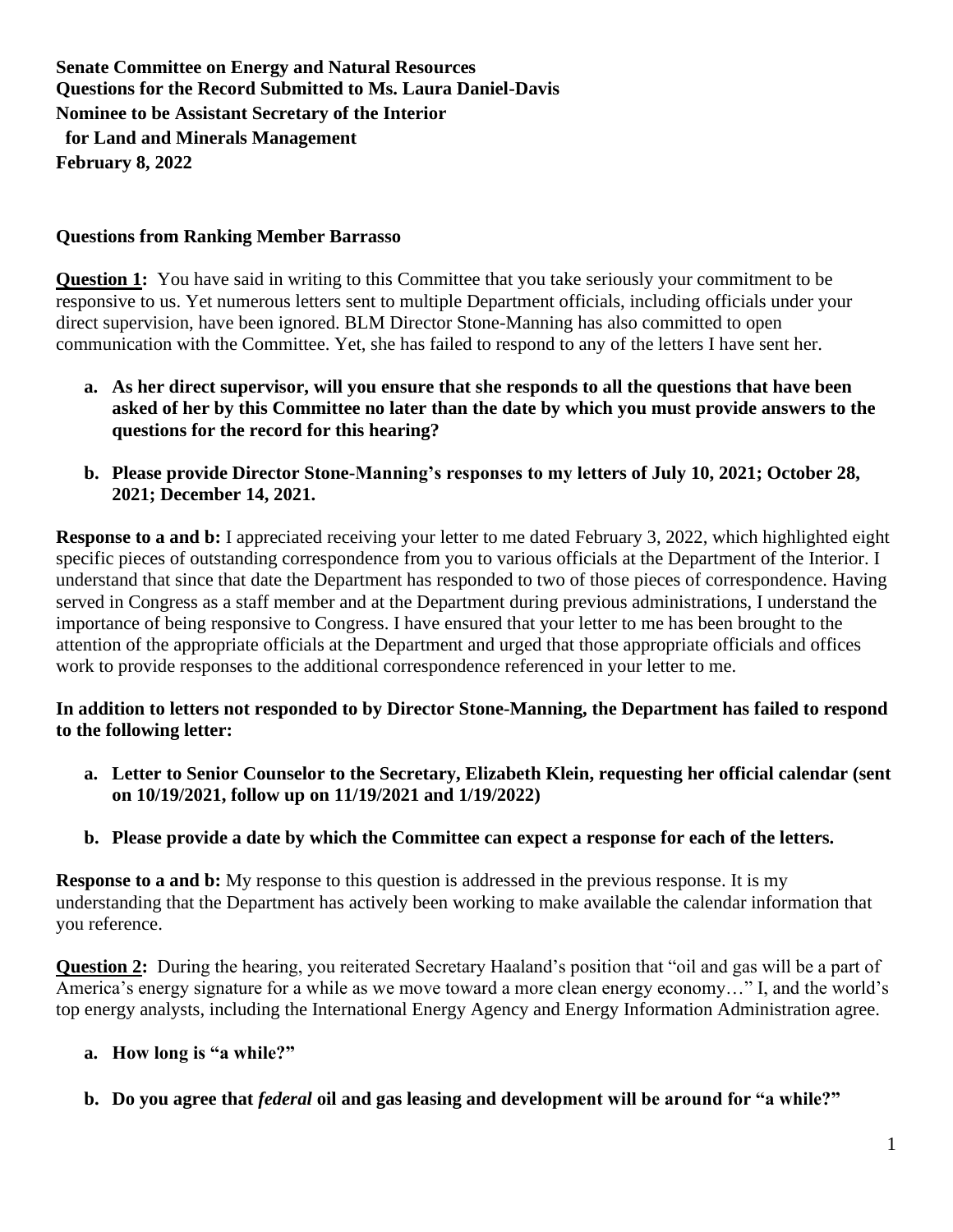**Response to a and b:** My statement is consistent with that of the Secretary that oil and gas will continue to be a part of America's energy sources for many years to come. As discussed in the *Report on the Federal Oil and Gas Leasing Program* that the Department issued in response to the direction in Executive Order 14008, federal onshore production accounts for approximately 7 percent of domestic oil and 8 percent of domestic natural gas production. The most recent reports show that almost 53 percent of onshore acres under lease are nonproducing, and there are a significant number of unused permits to drill onshore. Offshore, production from the Outer Continental Shelf accounts for 15 percent of oil production and 2 percent of natural gas production in the United States. Seventy-two percent of the lease acreage offshore is non-producing, either at an earlier stage of development or being held for speculative reasons. So when it comes to oil and gas development from federal lands, the outstanding inventory of leased acreage, both on- and offshore alone, will sustain development for years to come.

**Question 3:** I am very concerned that the Bureau of Land Management continues to take every opportunity to delay onshore oil and gas lease sales. The work had all been done for a first quarter lease sale in Wyoming. Yet you chose to start the work from scratch – which, by design, delayed the lease sale. On top of that, you cut available parcels from 264 to 195. Wyoming still hasn't had a lease sale in over a year – and the moratorium is still in place. **Please explain why you took these actions when the court ordered the Department to resume leasing, not curtail and slow roll it?**

**Response:** We are consulting with the Department of Justice as we determine available options following the recent preliminary injunction issued by the court in *Louisiana v. Biden*, 2:21-cv-01074-JDC-KK (W.D. La.), which impacts the program. That ruling prevents agencies from using the Interagency Working Group on the Social Cost of Greenhouse Gases interim estimates to monetize the value of changes to GHG emissions resulting from a rulemaking or other agency action in advance of final estimates yet to be issued by the Working Group. The order also prevents agencies from using any other estimate of the social cost of greenhouse gas emissions that is based on the global effects of emissions or does not utilize discount rates of 3 and 7 percent or otherwise deviates from the guidance of Circular A-4. The injunction creates impediments for actions that the Department was taking to comply with an injunction in the other *Louisiana v. Biden* case, 2:21 cv-00778 (W.D. La.). It is necessary that we comply with all of our legal obligations, which are sometimes conflicting, and important that we get the process right for lease sales, because many previous sales have been invalidated or overturned by courts and returned to the Department for additional actions or analyses. Those judicial decisions necessarily factor into any future leasing program activities. If confirmed, I am committed to following the law and ensuring that the appropriate processes are followed in order to provide the most certainty possible, to all involved.

**Question 4:** During the hearing, you did not answer Senator Daines when he asked you to confirm that BLM would hold onshore oil and gas lease sales this quarter.

**a. Will BLM fulfill its statutory obligation under the Mineral Leasing Act to hold onshore oil and gas lease sales this quarter? And in the second quarter?**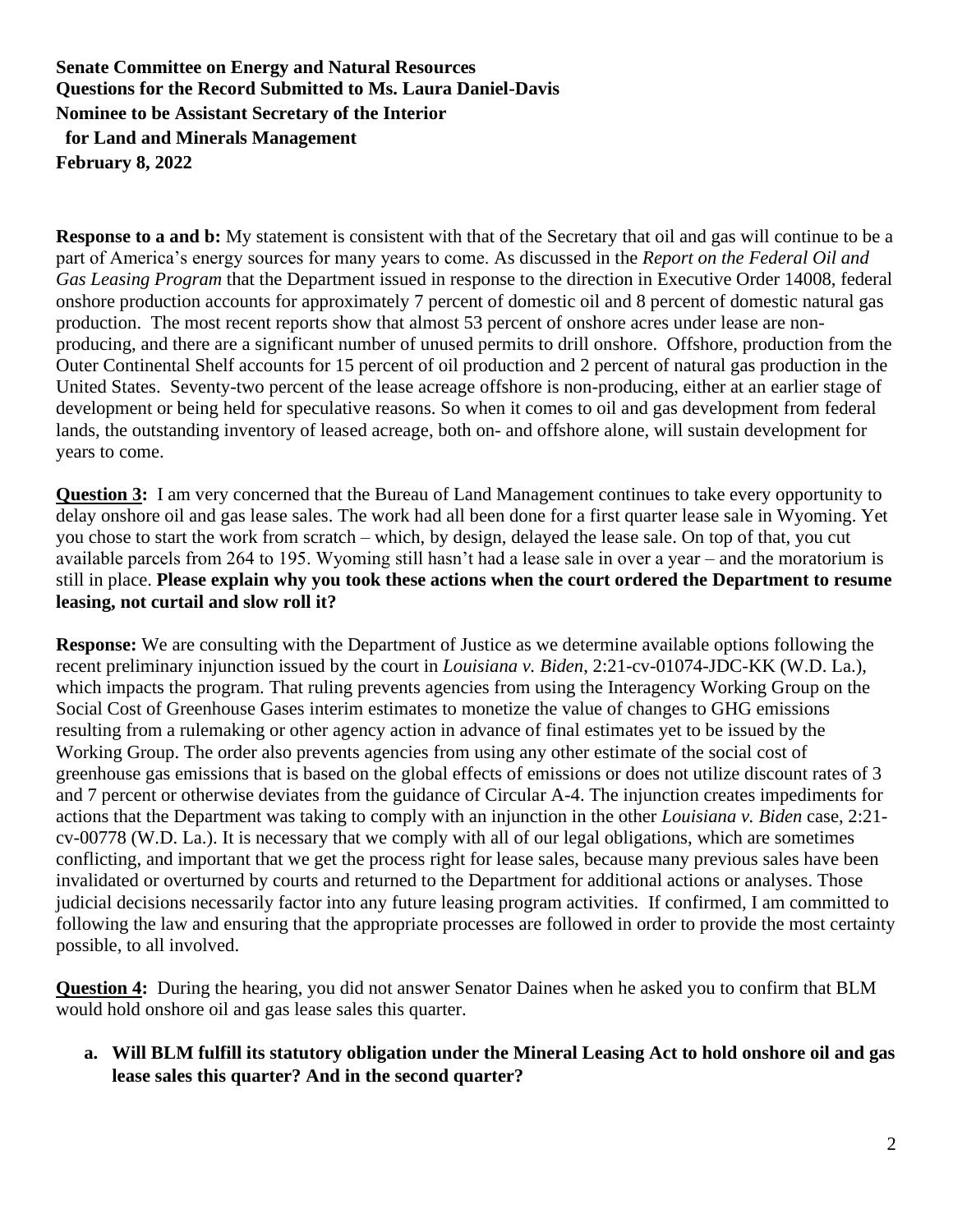**February 8, 2022**

### **b. Has BLM started the process for holding a second quarter lease sale in 2022?**

### **c. Scoping for a second quarter lease sale typically starts in November or December of the previous year –has BLM started scoping for Q2?**

**Response to a-c:** During my confirmation hearing I responded to this question to the best of my abilities given the current status of these matters at the Department. As I indicated in response to the previous question, we are consulting with the Department of Justice to determine available options for the program following the recent preliminary injunction issued by the court in *Louisiana v. Biden*, 2:21-cv-01074-JDC-KK (W.D. La.), which impacts the program. The preliminary injunction prevents agencies from using the Interagency Working Group on the Social Cost of Greenhouse Gases interim estimates to monetize the value of changes to GHG emissions resulting from rulemaking or other agency action, in advance of final estimates yet to be issued by the Working Group. The order also prevents agencies from using any other estimate of the social cost of greenhouse gas emissions that is based on the global effects of emissions or does not utilize discount rates of 3 and 7 percent or otherwise deviates from the guidance of Circular A-4. The injunction creates impediments for actions that the Department was considering as a result of an injunction in the other *Louisiana v. Biden* case, 2:21-cv-00778 (W.D. La.), and the court ruling in *Friends of the Earth v. Haaland,* 21-cv-02317 (D.D.C.). Following the law and the process is critically important in a program that has been the frequent subject of litigation resulting in the remand and even vacatur of lease sales.

**Question 5:** The Department released its Interim Report on the Federal oil and gas leasing program the day after Thanksgiving – six months after you said it would be released. The Report recommended that the BLM increase royalty rates, minimum bids, and other fees for oil and gas lease sales. One week later, on December 3, 2021, BLM issued a press release requesting public input on a proposal to "*pause*" collection of rents and fees for wind and solar projects on federal land. The press release encouraged the public to, *"concentrate its review and comment on BLM's proposed reductions to rents and fee rates."* **How would simultaneously increasing royalty rates, minimum bids, and other fees on oil and gas production on federal lands while pausing and otherwise reducing rents and other fees on wind and solar production on federal lands provide a fair return to the taxpayer?**

**Response:** Renewable energy development that uses land area to derive energy from wind, solar, or geothermal energy is by nature quite different and distinct from energy development that extracts a finite resource that belongs to the public. Moreover, providing a fair return to taxpayers for wind and solar generation on public lands requires an environmentally and economically sound strategy that takes into appropriate consideration the impacts of development, including the climate mitigating benefits of carbon-free power generation. The matter of providing a fair return to the public from the development of oil and gas resources, including its potential for impacts on federal revenue and production, was discussed in detail in the Oil and Gas Report that you reference in your question.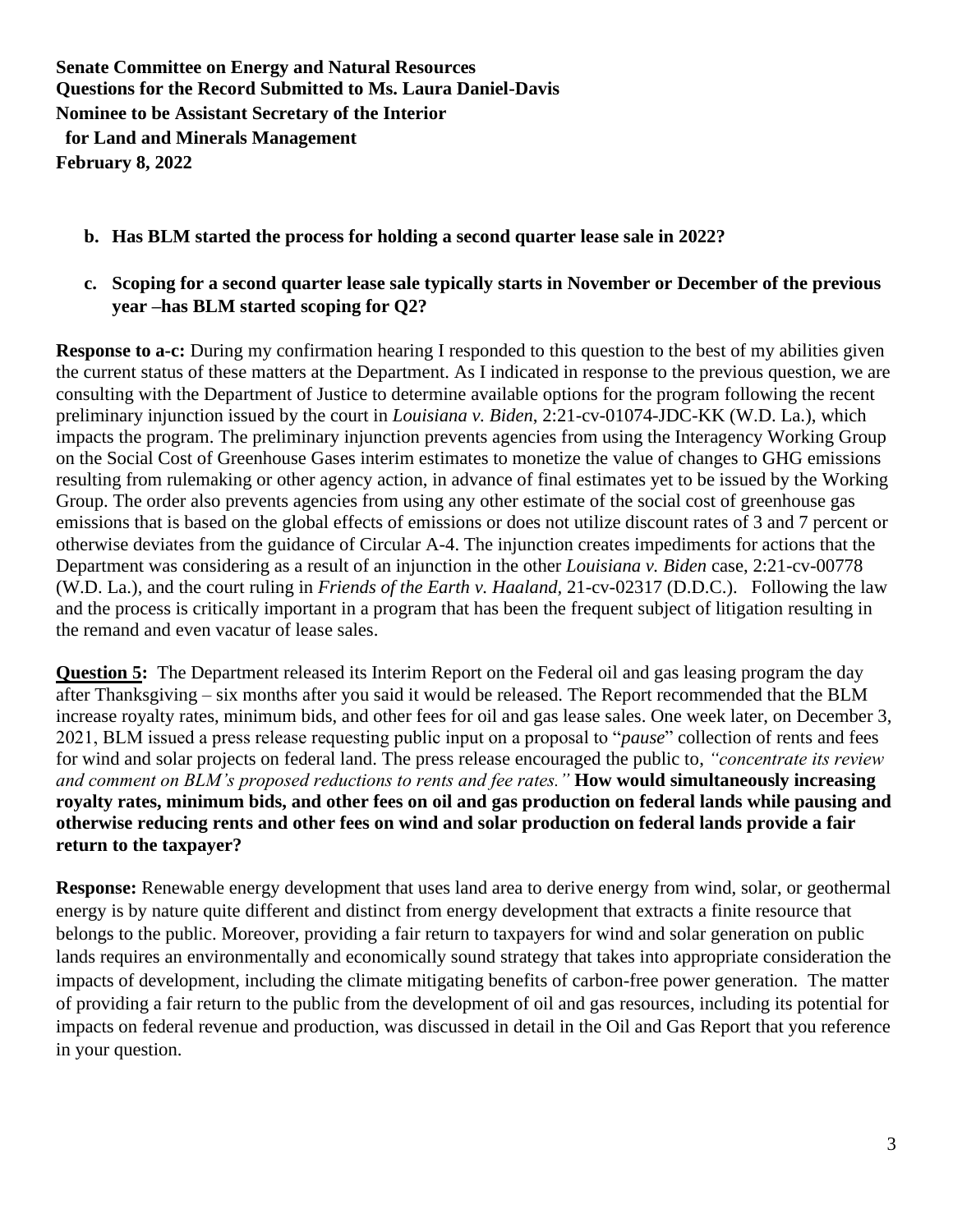**Question 6:** The Outer Continental Shelf Lands Act requires the Secretary of the Interior to prepare and maintain a 5-year leasing program. Under current regulations, the Bureau of Ocean Energy Management (BOEM) would presumably have had to initiate public outreach well before now, in order to have a new Five Year Program in place by the time the current Program expires. We are past this deadline, so there will be a gap between the current and new program. **Now that DOI has completed its Review of Federal Leasing, please explain why BOEM has not taken steps to develop a new Five Year Program in time to prevent a gap in Programs.**

**Response:** The last administration published a Draft Proposed National Outer Continental Shelf (OCS) Oil and Gas Leasing Program in January 2018, but it did not take any further action. The next step in the process is publication of a Proposed Program and Draft Programmatic Environmental Impact Statement. BOEM is working expeditiously on these documents, consistent with the requirements of the OCS Lands Act and recommendations made in the Department's report on oil and gas programs released in November.

**Question 7:** The DOI had previously proposed a 2019-2024 Draft Proposed OCS Leasing Program and issued a Notice of Intent to prepare a Programmatic Environmental Impact Statement. The next required step is the publication of a Proposed Program and Draft PEIS based on the prior proposal. **Will BOEM utilize and advance the work done on the 2019-2024 Program to ensure that offshore oil and gas lease sales are held between 2022 and 2024?**

**Response:** As I noted in the previous response, while the last administration published a Draft Proposed National OCS Oil and Gas Leasing Program in January 2018, it did not take any further action on that document. BOEM is building on this previous work to advance to the next step in the process, the publication of a Proposed Program and Draft Programmatic Environmental Impact Statement. The Department is also consulting with the Department of Justice to determine the available options following the recent preliminary injunction in *Louisiana v. Biden*, 2:21-cv-01074-JDC-KK (W.D. La.), which impacts the 5-year program. As we move ahead with this process, we will do so in compliance with court decisions, in a manner consistent with the requirements of the OCS Lands Act, and recommendations made in the Department's Oil and Gas Report released in November 2021.

**Question 8:** Two weeks ago, the DC District Court vacated offshore oil and gas Lease Sale 257. You personally signed the Record of Decision (ROD) for this sale, and certified that you "*have also concluded that GOM Lease Sale 257, as described in this ROD and in the forthcoming Final Notice of Sale, is subject to adequate environmental safeguards and is consistent with the maintenance of competition and the meeting of national energy needs."*

**a. Since the decision was issued, have you participated in any conversations at the Department about appealing the decision, or curing the environmental review deficiency?**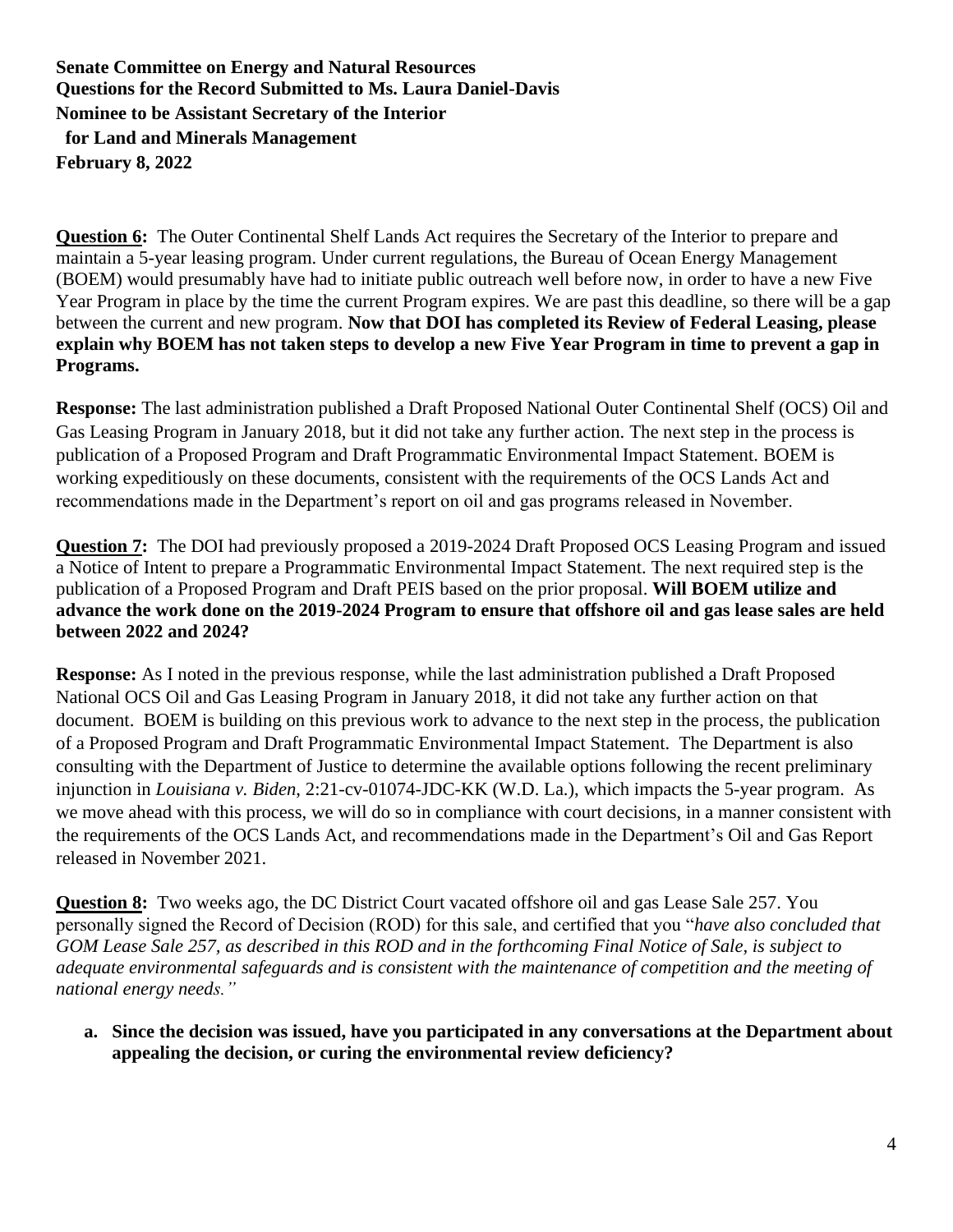### **b. Will you defend your personal certification that the sale is "subject to adequate environmental safeguards," by personally pushing the Department to appeal the decision?**

**Response to a and b:** As I said at the hearing, this matter is in active litigation and the Department has been reviewing the District Court decision and the vacatur of Lease Sale 257, in coordination with our Solicitor's Office and the Department of Justice. On Monday, February 28, the Department of Justice confirmed that the United States will not be appealing the decision.

#### **Question 9: Regardless of whether the Department appeals the DC District Court decision, what steps will you personally take to ensure the environmental review deficiency is cured, and the remaining offshore oil and gas lease sales are held, prior to the expiration of the current Five Year program on June 30, 2022?**

**Response:** As indicated in the previous response, on Monday, February 28 the Department of Justice confirmed that the United States will not be appealing the decision. With regard to the remaining lease sales in the current 5-year program, the Department is consulting with the Department of Justice to determine the available options following the recent decision in *Friends of the Earth v. Haaland*, 1:21-cv-02317 (D.D.C.), and the recent preliminary injunction in *Louisiana v. Biden*, 2:21-cv-01074-JDC-KK (W.D. La.).

**Question 10:** U.S. energy is one of the most critical geo-political tools available to us. Today, political tensions and unrest threaten to upend entire nations and regions. In the case of Russia's imminent invasion and occupation of Ukraine, energy supply can be at the core of a conflict.

- **a. Do you believe that Federal oil and gas, is a key component of our domestic energy supply?**
- **b. Do you believe that Federal oil and gas is a critical geopolitical tool that we can use to protect our allies, and to provide them with an alternative to energy imports from antagonistic countries?**

**Response to a and b:** Oil and gas, including oil and gas from federal lands, is a significant component of our current domestic energy supply. I am not closely involved in foreign policy matters, nor is the Department, but I know that the President and his Administration and the appropriate officials in other relevant Departments and agencies take these matters very seriously. As a factual matter, I am aware that liquified natural gas exports from the United States are at historically high levels. If confirmed, I would work to ensure that I am following the law and the Administration's policy direction when it comes to energy issues on public lands and waters that fall under the Department's jurisdiction.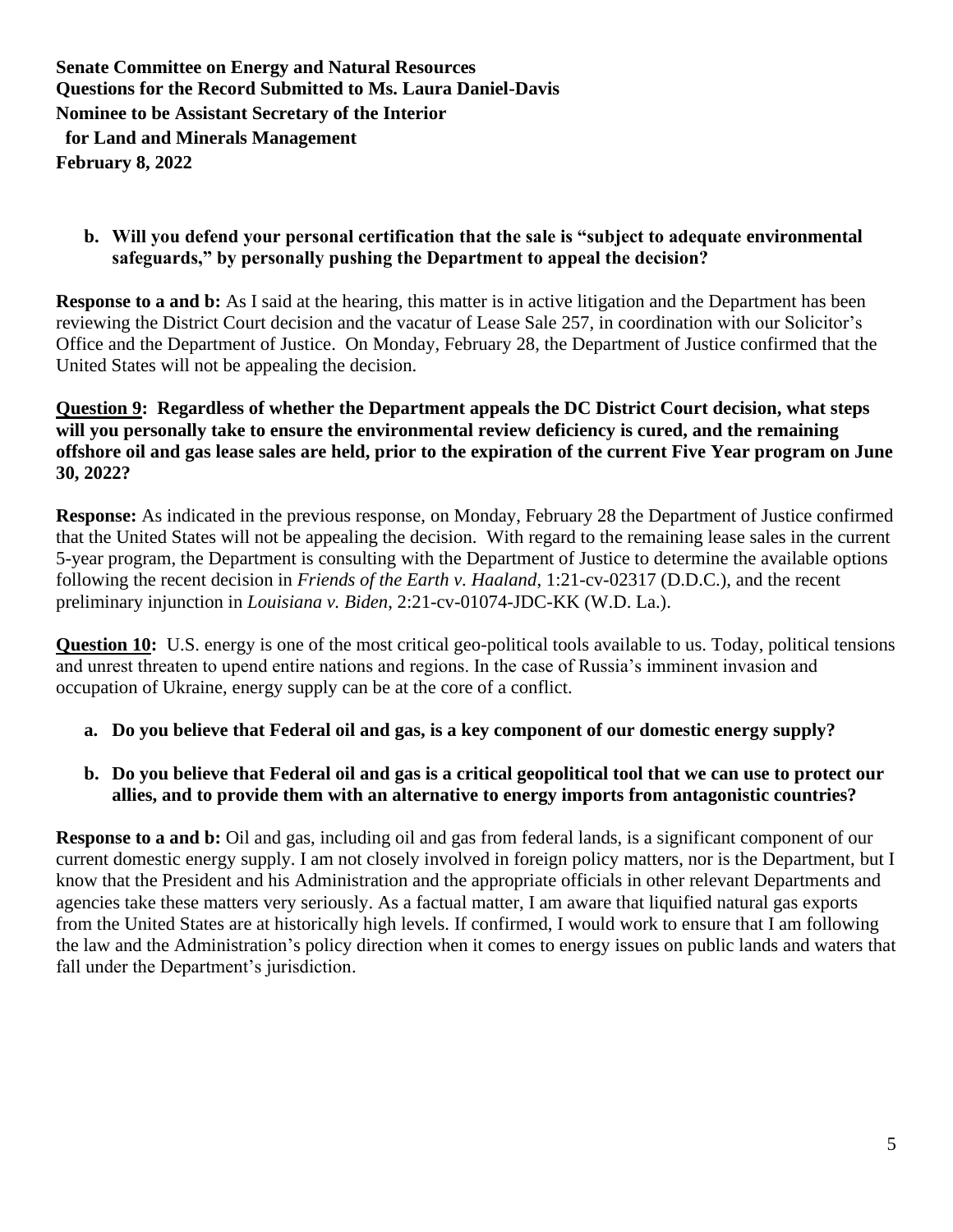### **Question 11: Please list one critical mineral mining project on Federal land in the United States that the Administration and Department is actively supporting and advancing.**

**Response:** The President has made clear that the responsible development and production of critical minerals is a key priority for this Administration. Just this week, he announced key actions that the Administration is taking to bolster the production of and supply chain for these important resources, including the formation of a working group, to make necessary improvements to the process. The Department is also working with other agencies to promote critical mineral development on federal lands while adhering to the highest environmental, labor, and sustainability standards. It is my understanding that there are a number of proposed mining projects, including for critical minerals, in varying stages of the permitting process. If confirmed, I will continue to work to achieve the President's vision and direction for critical minerals development.

**Question 12:** It is important that the entire Administration take a coordinated and constructive approach in advancing natural resource development, particularly in the mining sector. The Department of Energy's (DOE) Loan Program Office has expanded eligibility to critical mineral projects across the country. Nevada's Rhyolite-Ridge Lithium- Boron project is under consideration for a DOE loan. The proposed mine site, like many critical mineral projects, is located on Federal land. It needs authorizations from both Bureau of Land Management and Fish & Wildlife Service to proceed.

**a. How is the Department of the Interior ensuring** *inter-departmental* **coordination, between DOI and DOE, to ensure that mining projects eligible for DOE LPO loans are permitted by DOI in a timely manner?**

#### **b. How is DOI ensuring** *inter-agency* **coordination between BLM and FWS to advance the project?**

**Response to a and b**: The President understands the importance of critical minerals for our economy and our nation. This Administration is taking an all of government approach to ensure that we proceed on this important priority in an effective and efficient manner. As I noted in my response to the previous question, the President just announced key actions that the Administration is taking to bolster the production of and supply chain for these important resources, including the formation of a working group, to make necessary improvements to the process. As I mentioned at the hearing, work at the Department includes developing an understanding of where the resources are and where the best opportunities are for lower conflict areas and to ensure states, local communities, and Tribal Nations are included in the process. The Department's goal is to ensure development is undertaken in the right ways in support of the President's vision. Multi-agency coordination is also critical to address and ensure critical mineral supply chains are robust. Examples of Department efforts in this regard include collaboration between the Department and Department of Agriculture to address permitting and processing improvements as required by the Bipartisan Infrastructure Law. The BLM and the U.S. Fish and Wildlife Service meet on a regular basis to discuss issues and logistics associated with the Rhyolite Ridge project and will continue to do so in consideration of the proposed project.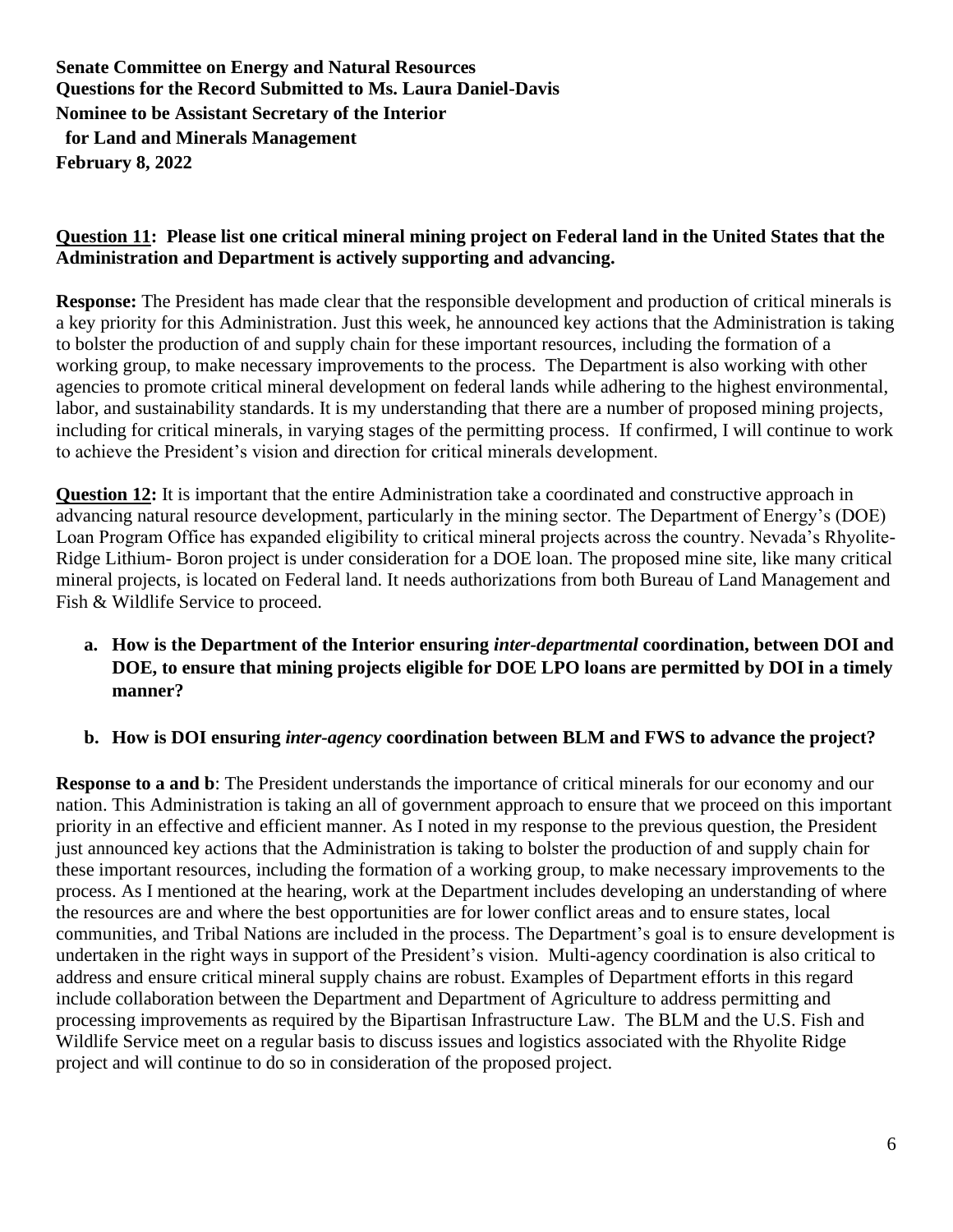**Question 13:** The U.S. Geological Survey annually reports increasing reliance on foreign mineral imports. This Administration issued the America's Supply Chain Executive Order 14017 recognizing the importance of developing our natural resources in response to this increasing reliance. In fact, long standing federal law recognizes the multiple use mandate of federal lands to "promote an adequate and stable supply of materials necessary to maintain national security, economic wellbeing and industrial production with appropriate attention to long-term balance between resource production, energy use, a health environment, natural resources conservation, and social needs". (30 USC 1601 et seq).

The Duluth Complex in northeastern Minnesota holds the world's second largest copper deposit, second largest platinum-group metals deposit, and third largest nickel deposit. Platinum has long been on the Department's critical minerals list, and the U.S. is 79% import reliant. Recently the USGS has proposed to add nickel to the critical mineral list of which the U.S. is 50% import reliant. In fact, the U.S. is nearly 40% import reliant for even copper. Demand for new minerals and metals will only increase. The Department recently decided to withdraw the leases of the Twin Metals Project originally issued in 1966.

#### **a. How is the cancellation of these leases consistent with Executive Order 14017?**

### **b. How does the Department's action make the U.S. less reliant for foreign mineral imports?**

**Response to a and b:** As I said in response to the previous question, President Biden understands the importance of critical minerals for our economy and our nation and he just announced key actions that the Administration is taking to bolster the production of and supply chain for these important resources, including the formation of a working group, to make necessary improvements to the process. This Administration is taking an all of government approach to ensure that we proceed on this important priority in an effective and efficient manner. As I mentioned at the hearing, work at the Department includes developing an understanding of where the resources are and where the best opportunities are for lower conflict areas and to ensure states, local communities, and Tribal Nations are included in the process. The Department's goal is to ensure development is undertaken in the right ways in support of the President's vision. In this instance, as the Department announced last month, a careful review of the leases held by Twin Metals Mining, a subsidiary of the Chilean company Antofagasta, found that the leases were improperly renewed in violation of applicable statutes and regulations.

**Question 14**: The Office of Surface Mining Reclamation and Enforcement's (OSMRE) authority to collect the Abandoned Mine Land (AML) reclamation fee expired on September 30, 2021. On November 15, 2021, the Infrastructure Investment and Jobs Act (IIJA) (Public Law 117-58) was enacted. IIJA extended OSMRE's authority to collect the AML fee through 2034. On December 21, 2021, OSMRE issued a Notice of Reauthorization of Fee Collection Authority (Notice) through 2034. The Notice noted that companies were required to pay fees for all coal sold, transferred, or used for the entire fourth quarter of 2021, including for the period from October 1, 2021, the date of expiration of OSMRE's fee collection authority, to November 15, 2021, the date of reauthorization of OSMRE's fee collection authority. The Notice noted that filings for the fourth quarter of 2021 were due on January 30, 2022. On January 25, 2022, several Members of the House of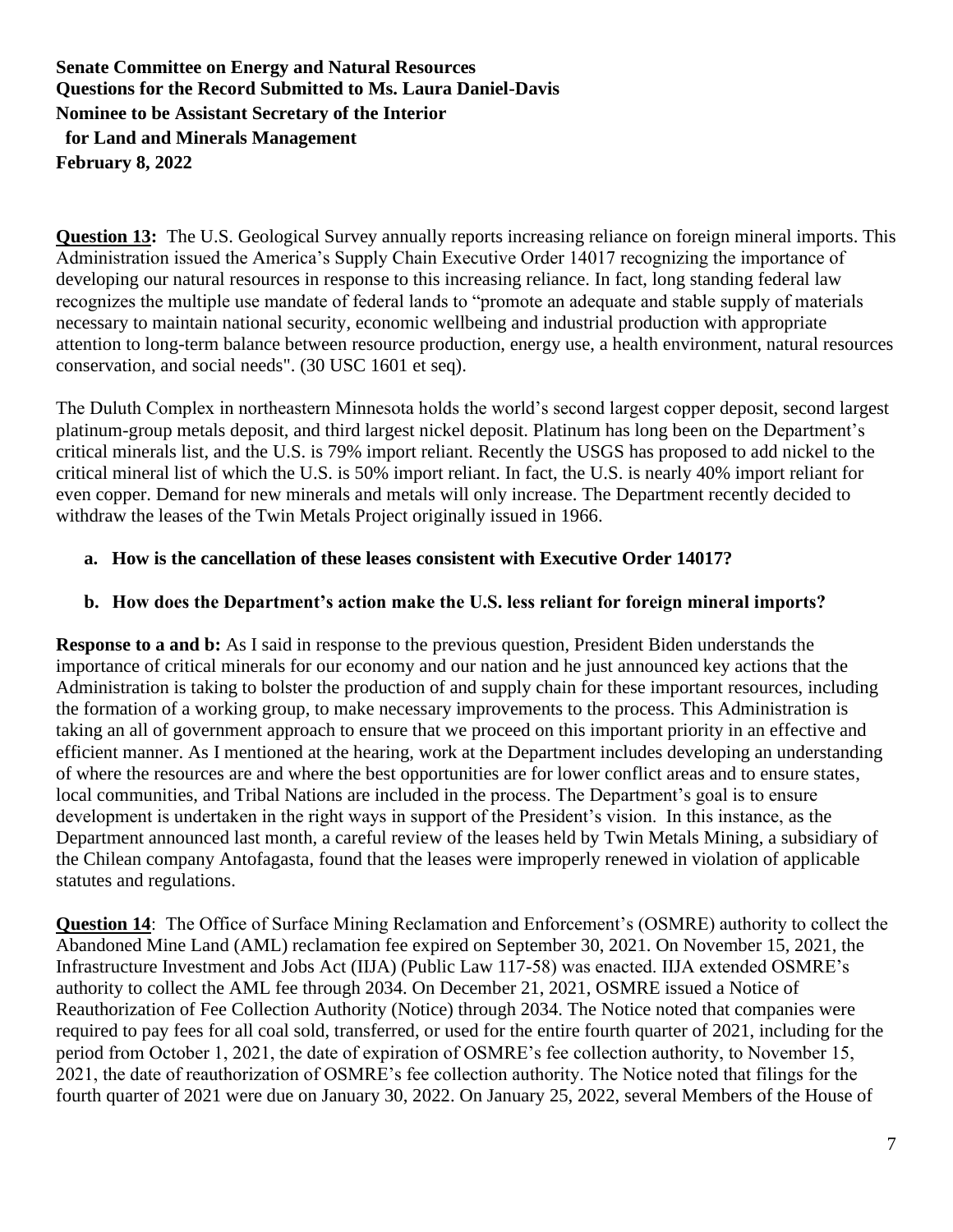Representatives sent you a letter (January 25, 2021 Letter) noting that the Notice did not provide the legal basis for OSMRE's authority to collect the fee for all coal sold, transferred, or used during the period from October 1, 2021 to November 15, 2021. The January 25, 2021 Letter noted that OSMRE had previously notified stakeholders by email of the expiration of its authority to collect the fee.

### **a. Please provide the source(s) of OSMRE's fee collection authority during the period from October 1, 2021 to November 15, 2021.**

**b. Please fully and completely explain the legal basis for OSMRE's fee collection authority during the period from October 1, 2021 to November 15, 2021.**

**Response to a and b:** The source of authority for the collection of the Abandoned Mine Land Reclamation Fee collection between October 1, 2021, and November 15, 2021, is the Surface Mining Control and Reclamation Act (SMCRA) of 1977, as amended by the Bipartisan Infrastructure Law (BIL). Among other things, the 2021 amendments extended the Department's fee collection authority under section 402(b) through September 30, 2034. The BIL was signed into law on November 15, 2021, before the end of the quarter when fees are collected. As such, there was no interruption in this authority.

**Question 15:** Grazing of private livestock on BLM lands generally is allowed under statutory principles of multiple use and sustained yield. Of the 244 million acres of BLM land, 139 million were used for livestock grazing in FY2019. BLM issues grazing permits and leases that specify the terms and conditions for grazing. Permits and leases generally cover a 10-year period and may be renewed. BLM charges fees for grazing under a fee formula established in the Public Rangelands Improvement Act of 1978 and continued administratively. BLM charged a 2021 grazing fee of \$1.35 per animal unit month for grazing on agency lands. Livestock producers who use federal lands, among others, generally want to keep fees low to sustain ranching and rural economies. **What factors are considered in determining the livestock grazing fee?**

**Response:** I understand that the factors used in calculating the grazing fee include current private grazing land lease rates, beef cattle prices, and the cost of livestock production. In this manner, the fee rises, falls, or stays the same based on market conditions. I also understand that the base value of \$1.23 per animal unit month for grazing on public lands was established in 1966, and that, under a 1986 presidential Executive Order, the grazing fee cannot fall below \$1.35 per animal unit month and any increase or decrease cannot exceed 25 percent of the previous year's level.

**Question 16:** The Wild Free-Roaming Horses and Burros Act of 1971 provides for management and protection of wild horses and burros by the BLM (and U.S. Forest Service). Under the Act, BLM is to inventory horse and burro populations periodically to determine appropriate management levels (AMLs) on its lands. The agency is authorized to remove animals exceeding the range's carrying capacity to achieve AML. Achieving and maintaining the number of wild horses and burros at the national AML has challenged BLM for decades. Currently, BLM has set the upper limit for AML for all wild horse and burro herds on its lands at 26,785. As of March 2021, the number of animals on BLM lands was more than triple the AML—86,189. Thousands of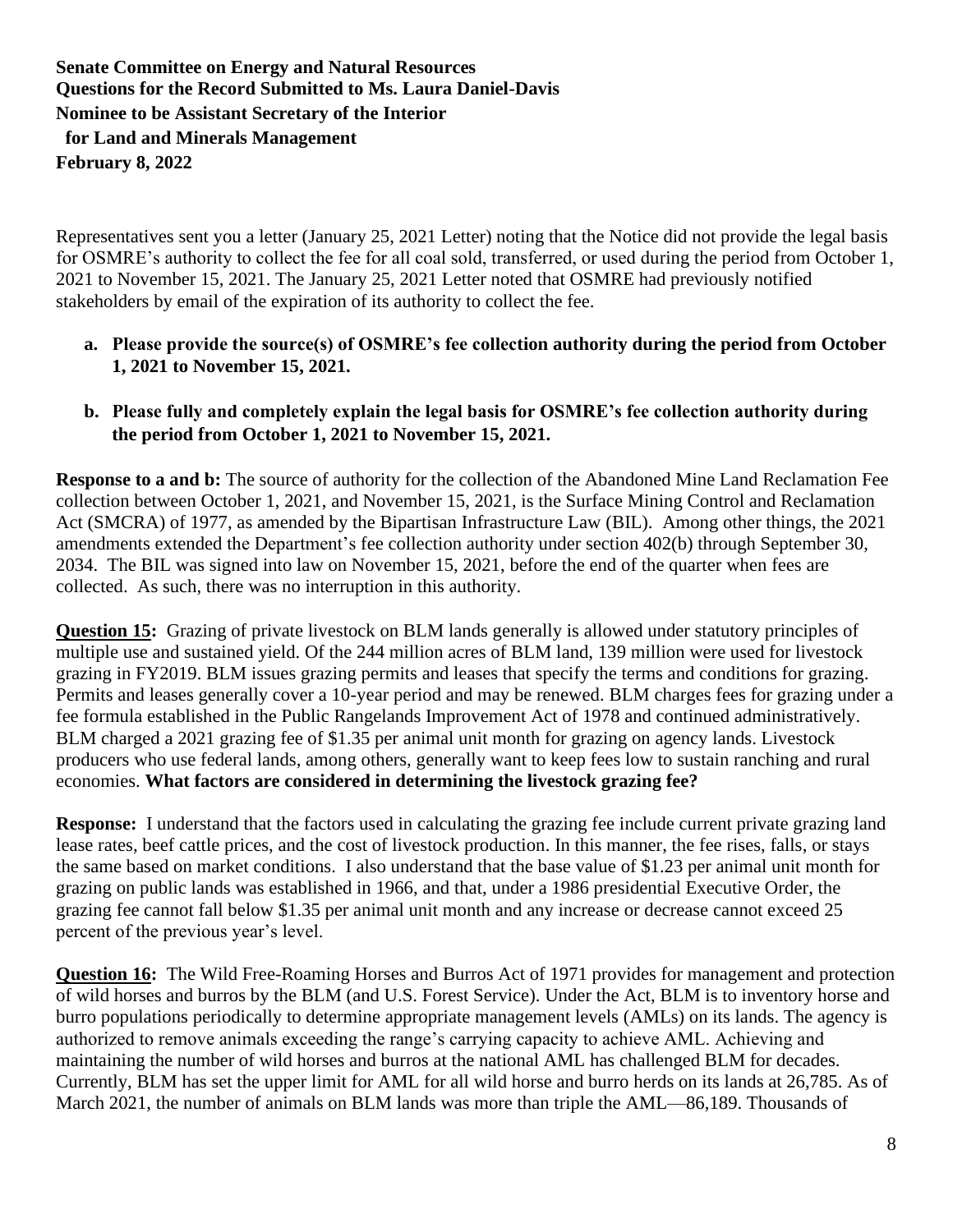additional animals—50,030 as of June 2021—are being managed by BLM off-range. Costs of off-range holding comprise about two-thirds of total BLM expenditures for wild horse and burro management. The 1971 act requires certain actions to be taken when the Secretary of the Interior determines that an overpopulation exists on the range and that it is necessary to remove excess animals. Actions include destruction of old, sick, or lame animals; removal of healthy animals for private adoption; and destruction of excess animals. However, since 1982, BLM has not destroyed healthy animals, and the FY2021 appropriations law prohibited the use of funds for this purpose. Over the decades, laws have provided BLM with additional authorities to reduce excess animals, such as authority to sell certain excess animals without limitations. Research has been underway for decades to develop longer lasting and alternative methods of fertility control.

# **a. Is BLM expanding fertility control to slow reproduction rates of horse herds, and why or why not?**

**Response**: Working with the BLM, we are committed to developing better, longer-lasting fertility control methods that can be used to effectively slow growth in more herds. The BLM continues to expand the use of safe fertility control methods where they are effective in slowing herd growth. In Fiscal Year 2021, the BLM completed more fertility control than has ever been completed in a year, and the agency plans to double the number of treatments in Fiscal Year 2022.

# **b. Why does the government use expensive federal holding facilities rather than work with third parties that have demonstrated that they can provide large scale cost-effective holding?**

**Response:** The BLM manages 28 off-range corrals and 42 off-range pastures in partnership with private thirdparty stakeholders across several States with the capacity to care for 72,825 animals. That is significant. BLM acquires private off-range facilities through a competitive solicitation process that invites proposals from all parties that can meet the bureau's holding requirements. The BLM also adds additional pastures, or expands capacity at existing pastures, regularly. In 2021, the BLM issued a solicitation for facilities that can hold and care for upwards 10,000 animals per contract. We are working hard to manage this difficult issue, which raises strong feelings on both sides.

**Question 17:** On September 17, 2021, Secretary Haaland announced plans to move the BLM headquarters from Grand Junction, CO to Washington D.C. and establish a "western headquarters."

# **a. What factors did the Department review in making this decision?**

**b. How will business operations change as a result of the headquarters moving from Grand Junction, CO to Washington, DC?**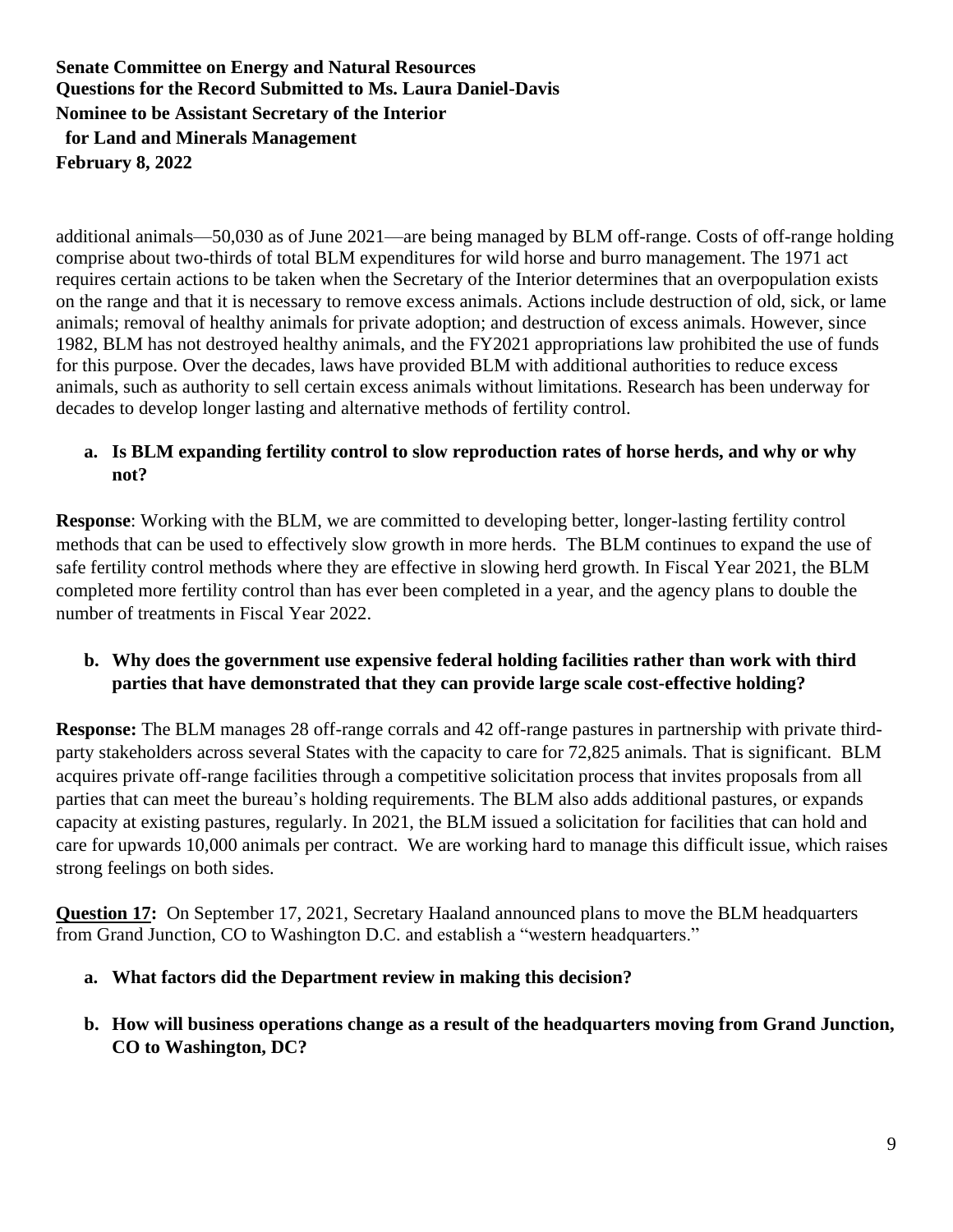- **c. How is the Department ensuring that BLM employees are not adversely impacted by the decision to move from Grand Junction, CO to Washington D.C.?**
- **d. Why is it preferable to have BLM headquarters thousands of miles away from the majority of lands under BLM management?**

**Response to a-d:** Since the Secretary's announcement, the BLM has been working to re-establish its headquarters in Washington, D.C., while maintaining a Western Headquarters presence in Grand Junction. Reestablishing the D.C. Headquarters is necessary for the BLM to have the appropriate structure to support long-standing functions and allow for better engagement with the Department, Congress, other federal agencies, Tribes, and many stakeholders. The BLM's Western Headquarters will be an important operation, providing leadership for programs such as outdoor recreation, conservation, clean energy, youth engagement, community outreach, cultural heritage, scientific missions, and Tribal consultation. As noted in the U.S. Government Accountability Office's November Report (GAO-22-104247), the previous administration's relocation and organizational changes to the BLM had negative impacts on the bureau and its staff, resulted in increasing vacancies by 169%, creating significant delays in operations, and leading to a loss of experienced staff, institutional knowledge, and decreased representation of employees of some races and ethnicities, with African American employees suffering a disproportionate impact. We are committed to addressing these negative impacts in a thoughtful and deliberate way. As we move to rebuild Headquarters in Washington, D.C., one of our key goals is to ensure that the lives and careers of employees and their families are not unduly disrupted through this transition. The BLM has conducted several listening sessions and employee surveys to incorporate their insights about the structure of the bureau and its functions, and recently convened an employee advisory group to provide recommendations on the location and organizational structure of the BLM including the National and Western Headquarters, and ensure employee perspectives and interests are represented as the process moves forward.

**Question 18:** BLM is responsible for managing resources efficiently and delivering services effectively. This responsibility raises a number of fiscal issues. **What do you see as opportunities to increase revenues, including through improved management of resources and programs? What are some challenges related to those opportunities?**

**Response:** I am always open to discussing ways to improve our internal processes. Improving efficiency in the way that we implement programs and manage our public lands and resources should be the goal of every land manager and government official. Our aim is to look at all of our processes to ensure streamlined, but effective, implementation and that we are engaging in smarter planning from the beginning in order to avoid conflicts and slowdowns. With regard to revenue from the public lands, the Department's Oil and Gas Report includes important recommendations designed to ensure a fair return to the taxpayers from development of oil and gas on their public lands. I look forward to working with the Committee to ensure that we are meeting our obligation to the American people in the management of our public resources, if confirmed.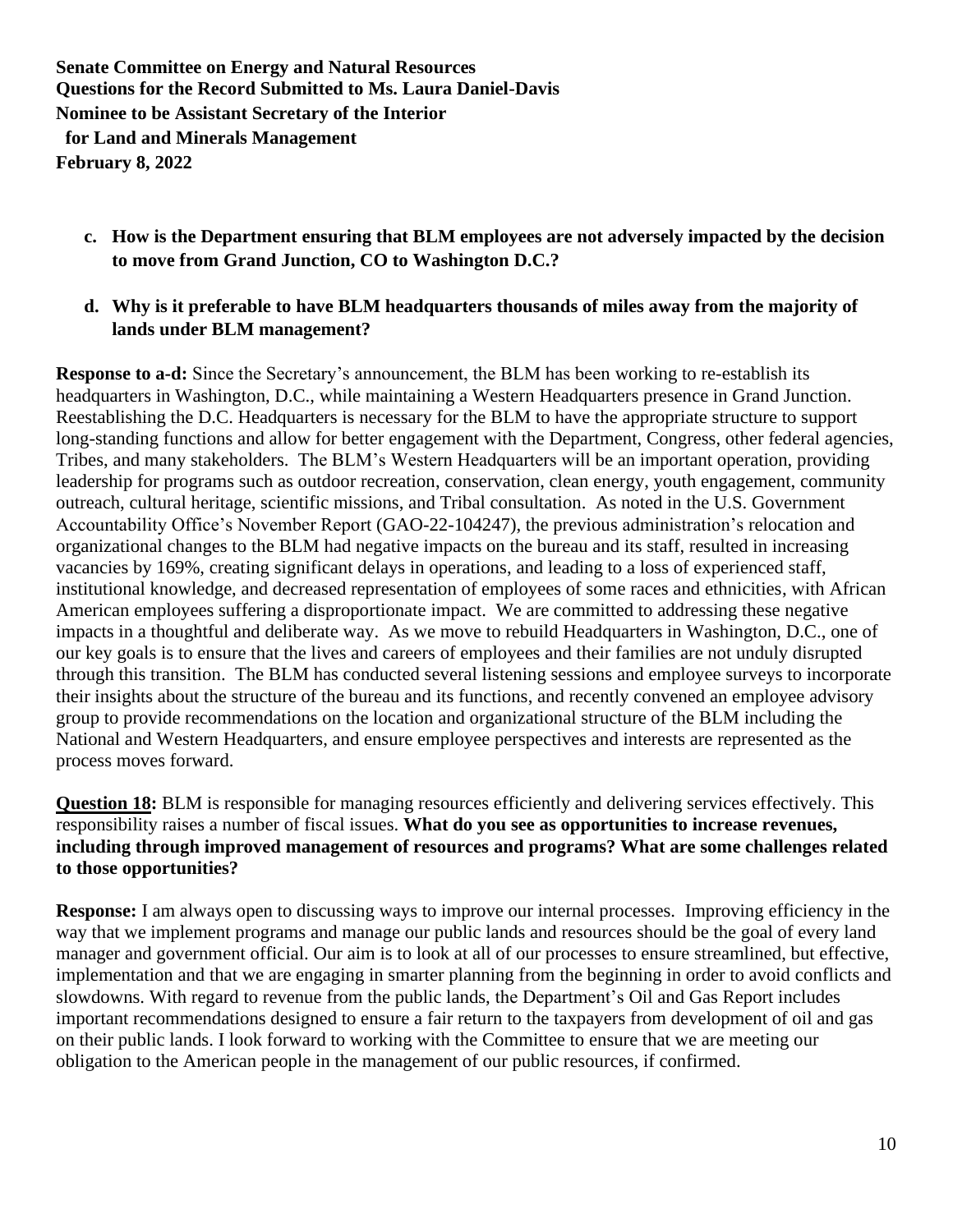**Question 19:** In 2011, the Government Accountability Office (GAO) analyzed the extent to which BLM (and other agencies) collected over 100 data elements related to lands and resources, revenues, and land use designations. At that time, BLM collected about half of the data elements. Some data were kept in a centralized electronic system maintained at an agency-wide level. Other data, such as acres managed within each state, were kept in BLM state offices or in other formats, such as electronic spreadsheets or hard copy. Concerns about the accuracy and completeness of the BLM (and other agency) data and internal controls on data quality contributed to GAO's assessment that some data were "potentially unreliable." The agency reemphasized an earlier conclusion that "without accurate and complete data, managers cannot make fully informed decisions and effectively manage and evaluate agency activities."

- **a. How might deficiencies in collection, storage, and reliability of data affect BLM decision making?**
- **b. How could BLM make progress in collecting, storing, and increasing the reliability of data?**

**Response to a and b:** Increased efficiency in the collection, storage, and reliability of data allows the BLM, and the Department, to make more informed, efficient, and consistent decisions with greater transparency. The BLM continues to address matters like this by updating legacy systems and developing applications that modernize and facilitate data collection and management practices. New data collection technologies allow data to be seamlessly integrated into corporate databases, avoiding past issues related to data being stored on individual computers or in documents rather than databases. If I am confirmed I will continue to make the collection of accurate, reliable, and unbiased information a priority for the BLM and other bureaus that I will be working with.

### **Question 20: Are you aware of any "success stories" or streamlined environmental review procedures implemented by other agencies that could be duplicated in DOI programs (or in one DOI program that could be duplicated in another DOI program)?**

**Response:** The Desert Renewable Energy Conservation Plan (DRECP), in southern California, comes to mind as a success story for its collaborative approach that allows a clear path for timely decision-making and permitting. This landscape-level plan targets the key areas for renewable energy development while conserving unique and valuable desert ecosystems and providing outdoor recreation opportunities. Partner agencies recognized the need for an approach to improve timelines in siting and reviewing utility-scale renewable energy projects and associated transmission lines, and in a programmatic review process changed land use allocations and management prescriptions to ensure renewable energy projects were able to be expedited in high potential, low conflict areas and that a pathway to future transmission capacity planning can be more easily integrated into the overall transmission system by using existing corridors and areas with anticipated system upgrades.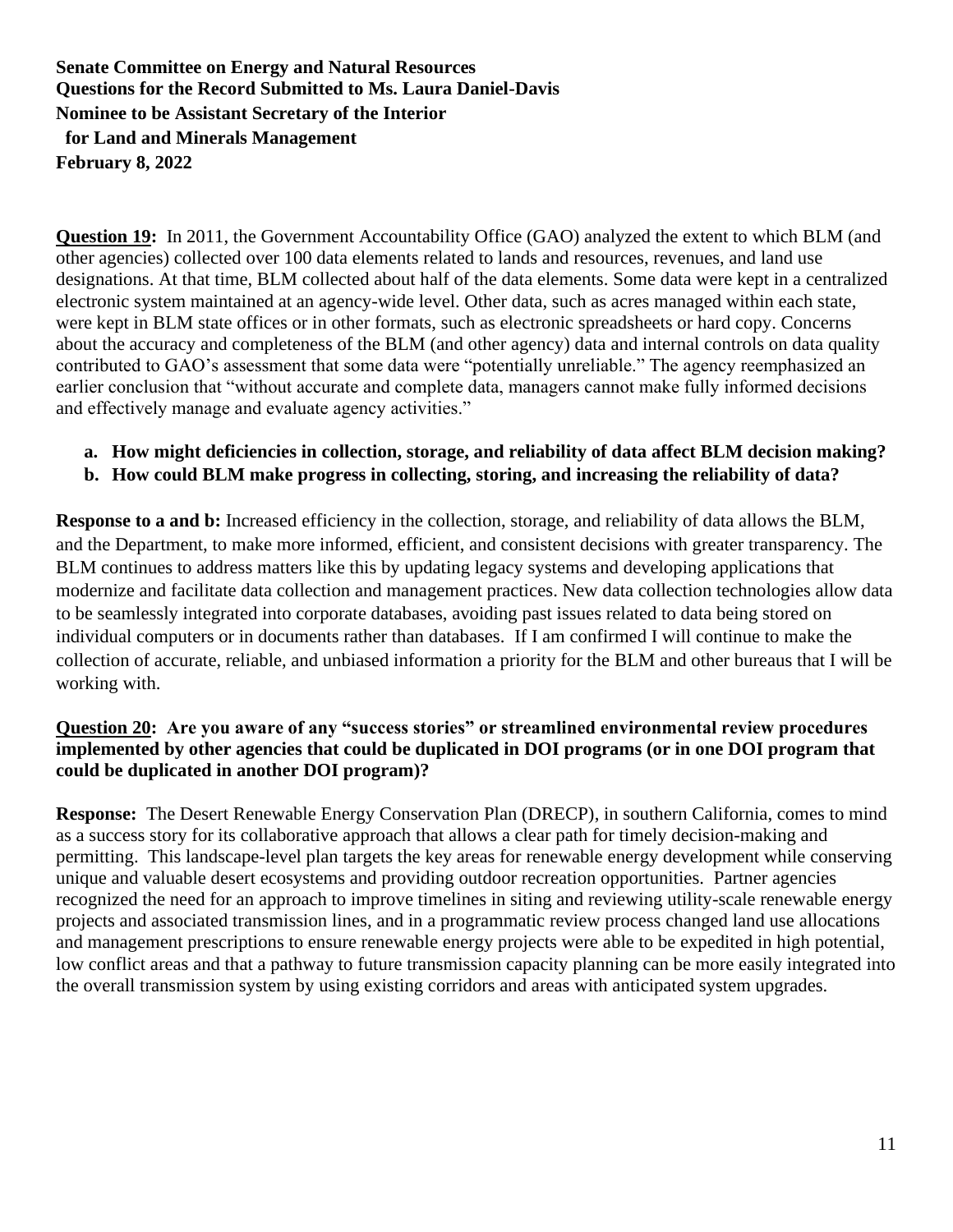### **Question 21: What are the factors that slow or complicate BLM environmental reviews, particularly among proposals initiated by non-federal entities?**

**Response:** Like other agencies in the Department, the BLM continually looks for ways to efficiently complete high quality and defensible environmental reviews for the actions that it takes. Many factors can complicate these reviews. In recent years, the decline in staffing caused by the relocation of the BLM Headquarters led to a number of vacancies in positions that perform this important work. In response, the Department is focused on rebuilding bureau staff levels and training capacity to better meet the bureau's obligations and requirements. Other factors that can impact these processes include changes to a proposal by an applicant after submission; the size and complexity of a particular project; on-the-ground conditions and seasonal timeframes, if the project proponent has not fully planned for them; and judicial decisions.

**Question 22:** BLM manages approximately 37.6 million acres of forest and woodlands. The vast majority are public domain forests, managed under the principles of multiple use and sustained yield as established by the Federal Land Policy and Management Act. The 2.6 million acres of Oregon & California (O&C) Railroad Lands and Coos Bay Wagon Road (CBWR) lands in western Oregon, however, are managed under a statutory direction for permanent forest production, as well as watershed protection, recreation, and contribution to the economic stability of local communities and industries. In FY2020, approximately 239 million board feet of timber was harvested from BLM lands, at a value of \$59 million.

# **a. What level of timber harvesting on BLM, O&C, and CBWR lands might be appropriate?**

**Response:** The management of O&C lands and public domain forests, including timber harvest from those lands, is governed by a number of statutory requirements. These include the National Environmental Policy Act, the Endangered Species Act, the Clean Water Act, the O&C Lands Act, the Federal Land Policy and Management Act, and relevant implementing regulations and management plans. The BLM manages these lands under this framework on a sustained-yield basis for forest production in order to achieve myriad purposes. The Resource Management Planning process is used to establish a sustained-yield of timber harvest that includes relevant factors, such as forest health, fire risk, species habitat needs, and expected appropriations available for timber harvest projects. Any specific number would necessarily be based on these many factors and criteria.

#### **b. How should BLM balance rural economic prosperity, forest health, fish and wildlife, and other concerns when managing its timber program?**

**Response:** The O&C Act requires sustained yield timber harvest and revenue sharing, which contributes to the economic stability of local communities – including rural communities – and industries. It also provides that the management achieve a permanent source of timber supply, protect watersheds, regulate stream flow, and provide recreational facilities. If I am confirmed I will be committed to managing these lands in accordance with the law to support local economies and to keep families employed, while also conserving and restoring our shared public lands.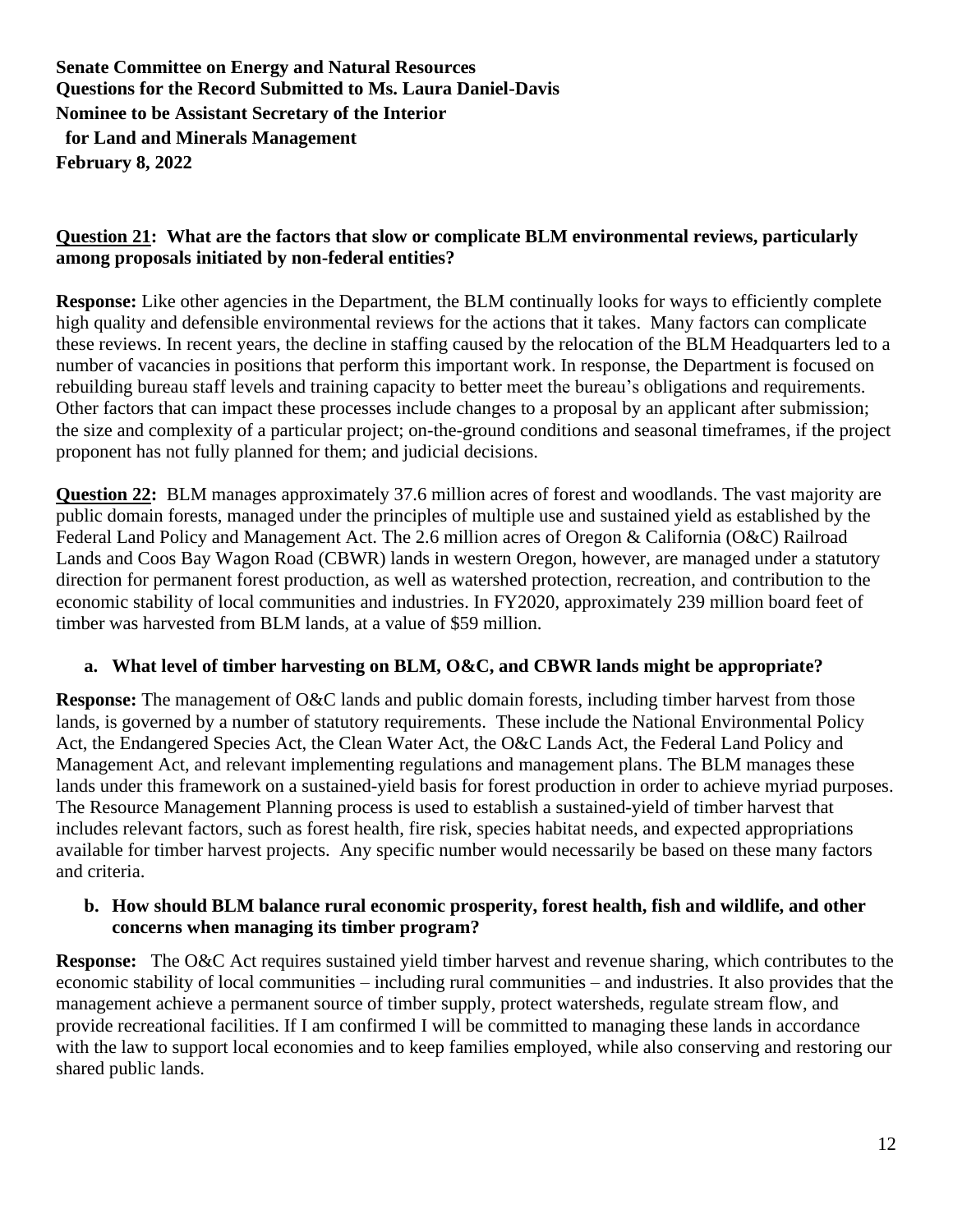# **Senate Committee on Energy and Natural Resources Questions for the Record Submitted to Ms. Laura Daniel-Davis Nominee to be Assistant Secretary of the Interior**

 **for Land and Minerals Management**

**February 8, 2022**

### **c. How should BLM approach timber harvesting on the O&C and CBWR lands given their unique statutory mandates?**

**Response:** Under the O&C Act, the BLM manages on a sustained yield basis for the purpose of providing a permanent supply of timber and other purposes. By statute, the Act provides for the determination of an Allowable Sale Quantity, as well as for the sale of timber. As noted in a response to a previous question, the management of O&C lands and public domain forests is also governed by a number of statutory requirements, and Federal court decisions may also change how the BLM weighs the effects the various laws have on O&C and CBWR timber management.

#### **d. Does or should BLM consider current and future payment programs in planning timber harvesting on BLM, O&C, and CBWR lands? If so, how?**

**Response:** I understand that future payment programs, such as payments made pursuant to the Secure Rural Schools and Community Self-determination Act, are one of many factors taken into consideration in planning timber harvest. In addition, timber harvest planning efforts balance many factors including forest health and productivity, fire risk, species habitat needs, the ASQ on O&C lands, and available funding.

**Question 23:** A number of states, especially in the West, have sought more state and local control over lands and resources, including through transfer of lands to states. **To what extent should Congress authorize such transfers? Are there ways in which BLM or Congress should provide states with more control over federal lands within their state borders?**

**Response:** The Department and its land managing bureaus, including the BLM on the public lands, is charged with ensuring that it manages the many resources found on the public lands in a balanced way that enables sustainability of those resources for future generations. As part of that mission, BLM works with states and other stakeholders to ensure that our public lands are managed responsibility for the benefit of all the public. If confirmed, I will seek to help the BLM achieve this multiple use mission in a smart way that provides a fair return for taxpayers and the greatest benefit to the American public.

**Question 24:** There are extensive BLM lands along or near U.S. borders. Federal lands along the southwestern border face a range of issues, including illegal immigration, smuggling, and damage to resources. Also, the extent to which federal and other lands along the southwestern border should be used for the construction of barriers to deter illegal immigration and other illegal activity has been a focus.

- **a. Along the southwest border, how do BLM law enforcement officials work with the U.S. Border Patrol and other federal agencies to secure borders on agency lands?**
- **b. What additional actions would you take to strengthen security at federal lands along the southwest border?**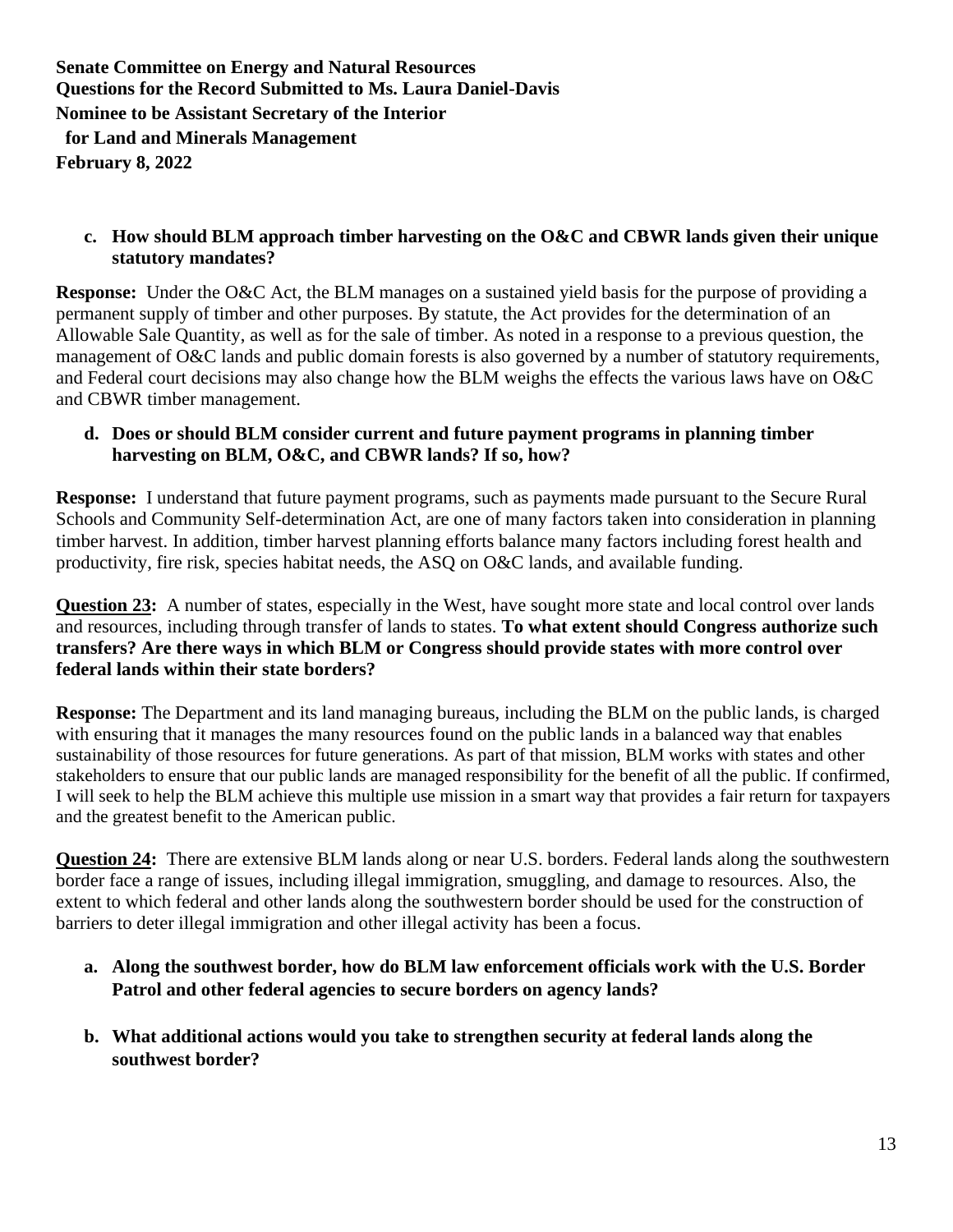**February 8, 2022**

### **c. What if any new authorities are needed to enhance protection of Federal lands and resources along the southwest border?**

**Response to a-c:** Supporting BLM law enforcement and ensuring they have the resources necessary to do their jobs is very important to me in my current role at the Department. The BLM's law enforcement personnel work collaboratively with other federal law enforcement staff, both within and outside the Department, as well as with state and local agencies to protect resources, provide safety, and confront illegal activities, including on public lands along the southern border. While Administration policies on international border security matters would be under the jurisdiction of other Departments and agencies, if I am confirmed I would work with BLM leadership, and with the leaders of other Departments and agencies, as appropriate, to ensure that law enforcement on the public lands is working cooperative and efficiently to protect the public, our lands, and resources.

**Question 25:** BLM manages more than 3,600 developed recreation sites and areas and administers more than 4,700 permits for commercial, competitive, and organized group activities. Of these 4,700 permits, BLM issues roughly 4,000 specifically for commercial use, the majority of which are for guide and outfitting purposes. BLM typically authorizes the use of agency lands by commercial guides and outfitters through the use of special recreation permits under the authority provided in FLREA. Other BLM land uses are permitted under other authorities and processes.

- **a. What is the proper balance between commercial recreational use of BLM lands and individual recreational use by visitors?**
- **b. What resources does BLM need in order to ensure timely and efficient processing of new and existing special recreation permits for commercial guides and outfitters to operate on agency lands?**
- **c. Are there opportunities to streamline or improve the permitting process?**

**Response to a-c:** Achieving the right balance of uses on BLM-managed lands is one of the bureau's most important responsibilities. The BLM considers this balance of commercial and individual use of its lands through the land use planning process, based on public input on recreation needs, demands for these recreational services, and resource concerns. As I said in response to a previous question, improving efficiency in how we implement programs and manage our public lands and resources should be the goal of every land manager and government official. I am aware that the BLM has been taking significant steps to develop and improve online access to recreation information and permits. If I am confirmed I would look forward to continuing to meet this challenge and to working with Congress to ensure that the BLM's programs and staff have the tools and resources they need to ensure timely and efficient processing of special recreation permits.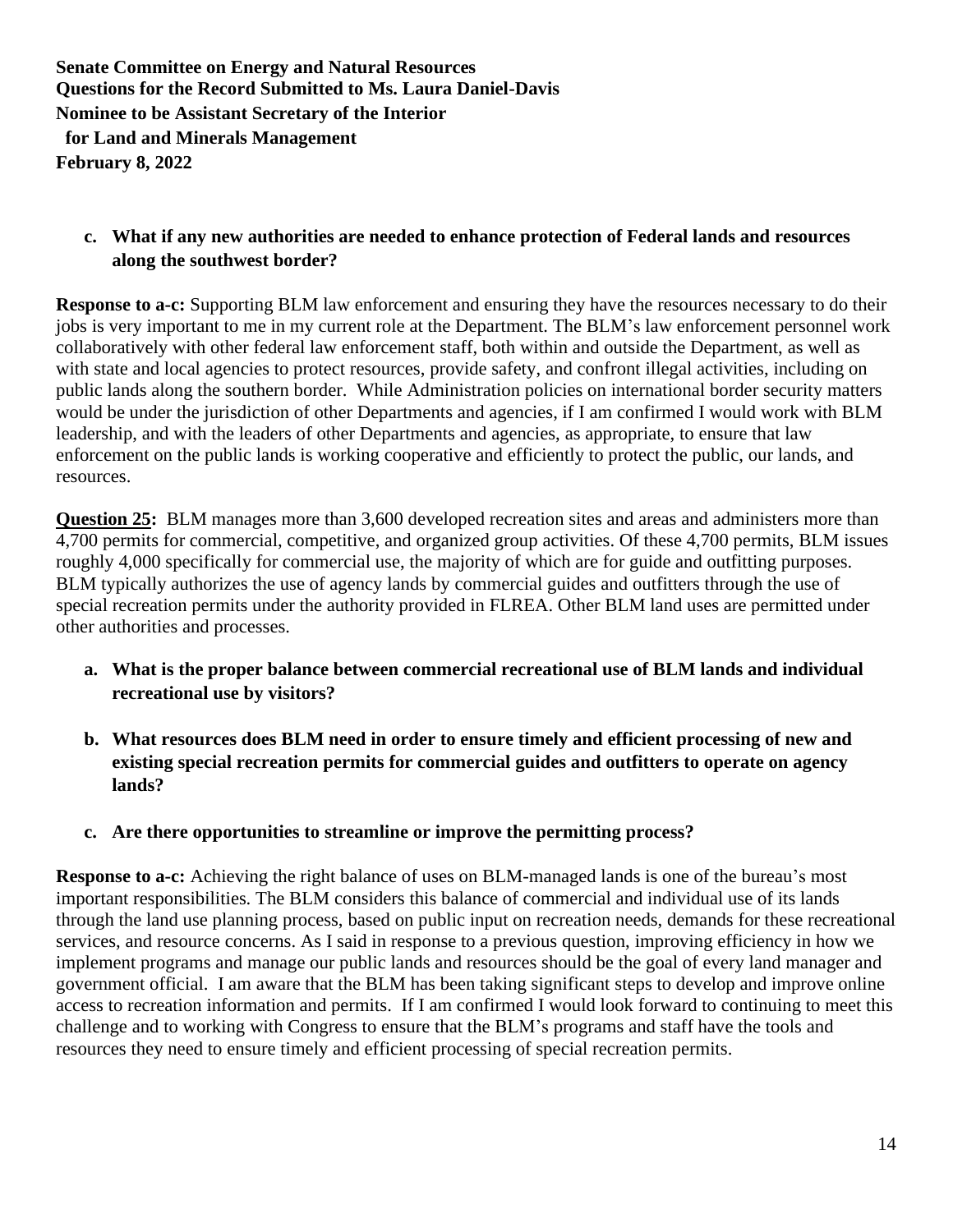**Question 26:** The federal government's wildland firefighting workforce consists predominantly of seasonal hires, many of whom serve in temporary positions filled annually. This has led to concerns about efficiency and the recruitment and retention of firefighters, particularly when compared with employment opportunities at the state level or in the private sector.

# **a. In FY2021, DOI requested funding to examine converting some seasonal positions into a full-time, permanent, year-round workforce. In what ways would a full-time, permanent, year-round workforce improve BLM's wildland fire management capabilities?**

**Response:** The challenges associated with today's increased wildfire activity require increasing suppression capacity and accelerating hazardous fuels work on a year-round basis. The Administration's plan is intended to build a more stable, permanent professional fire workforce to meet the challenges of the prolonged fire seasons that we now experience and to expand the mitigation activities that are necessary, both before and after a fire. As we have said before, these career appointments also reduce recruitment, on-boarding, and training costs, among other things. If confirmed, I am committed to ensuring that the BLM, and the Department, have the resources and structure needed to reduce wildfire risk on the public lands and protect firefighters, communities, and the public from the impacts of wildfires.

**b.** Many of the entry-level federal wildland firefighting positions are compensated at the lower end of the federal pay range. The positions for most federal wildland firefighters generally are classified by the Office of Personnel Management (OPM) as Forestry Technicians or Range Technicians, though some may be classified as Fire Management Specialists. OPM has the authority to establish new occupational series. **Would you support establishing a new occupational series for Federal wildland firefighters and/or for other positions related to the prevention, preparedness, control, suppression, or management activities of wildland firefighters? What would be some of the challenges and opportunities for BLM to establish a new occupational series?** 

**Response:** I understand that the Department is collaborating with the USDA Forest Service and the Office of Personnel Management (OPM) in the development of such an occupational series, as required by the Bipartisan Infrastructure Law. This will more accurately reflect the actual work that is performed by wildland firefighters. If confirmed, I am committed to ensuring that this work continues and that wildland firefighters are recognized for the challenging work that they perform.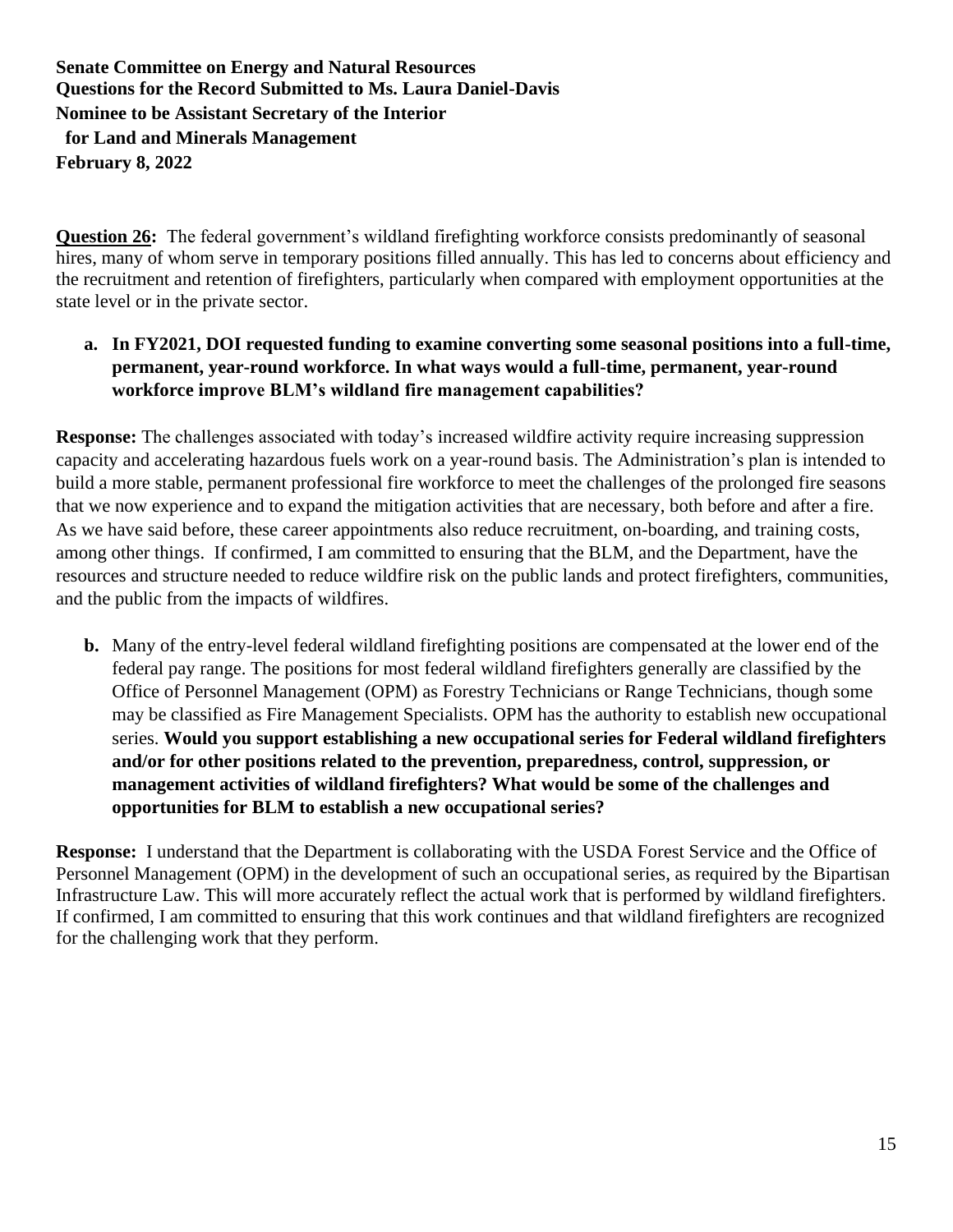**February 8, 2022**

**Question 27:** Ensuring the American public is well-informed of the day-to-day activities of top Department officials is important to all citizens who utilize our public lands and whose livelihoods depend on them.

### **a. Will you commit to providing a copy of your calendar that details you official activities for the Department of the Interior to this Committee by February 22, 2022?**

#### **b. Please provide a list of all political appointees under your supervision and their portfolios.**

**Response to a and b:** As with other requests seeking calendar information that the Department is actively working to provide, I will work with the appropriate officials at the Department to ensure that the Committee has the information that it needs with regard to my nomination. With respect to appointees under my supervision, as Principal Deputy Assistant Secretary for Land and Minerals Management, I am responsible for overseeing the BLM, the Bureau of Ocean Energy Management, the Bureau of Safety and Environmental Enforcement, and the Office of Surface Mining Reclamation and Enforcement. The BLM is led by Director Tracy Stone-Manning, who was nominated by the President and confirmed by the Senate in September 2021; OSMRE, which is also headed by a Senate-confirmed Director, has not yet had a nominee for that position. BOEM is led by an appointed Director, Amanda Lefton, and BSEE is also led by an appointed Director, but has not yet had a Director appointed. The Deputy Assistant Secretary for Land and Minerals Management is Dr. Steve Feldgus.

**Question 28:** On March 30, 2021, USGS published "Range-wide Greater Sage-Grouse Hierarchical Monitoring Framework: Implications for Defining Population Boundaries, Trend Estimation, and a Targeted Annual Warning System" (Open-File Report 2020-1154). The report relies on questionable assumptions regarding sagegrouse populations. **In your BLM oversight role, will you direct BLM to undertake an independent assessment of prepared by USGS, to re-evaluate the assumptions in the USGS modeling? The independent review should include convening a diverse set of experts to conduct the review.**

**Response:** President Biden has made a return to scientific integrity a cornerstone of this Administration, and I, and the Department's leadership, are committed to ensuring that strong and sound science inform the decisions that we make.The BLM considers the best available science to inform its management decisions, including consideration of peer-reviewed publications. I understand that the USGS study was prepared in cooperation with the Western Association of Fish and Wildlife Agencies and the BLM, was peer-reviewed, received a supervisory review, and final clearance by a Bureau-approving official to ensure that all related USGS and federal policies were followed. If confirmed, I will continue to ensure scientific information is considered and used appropriately for Departmental decision-making.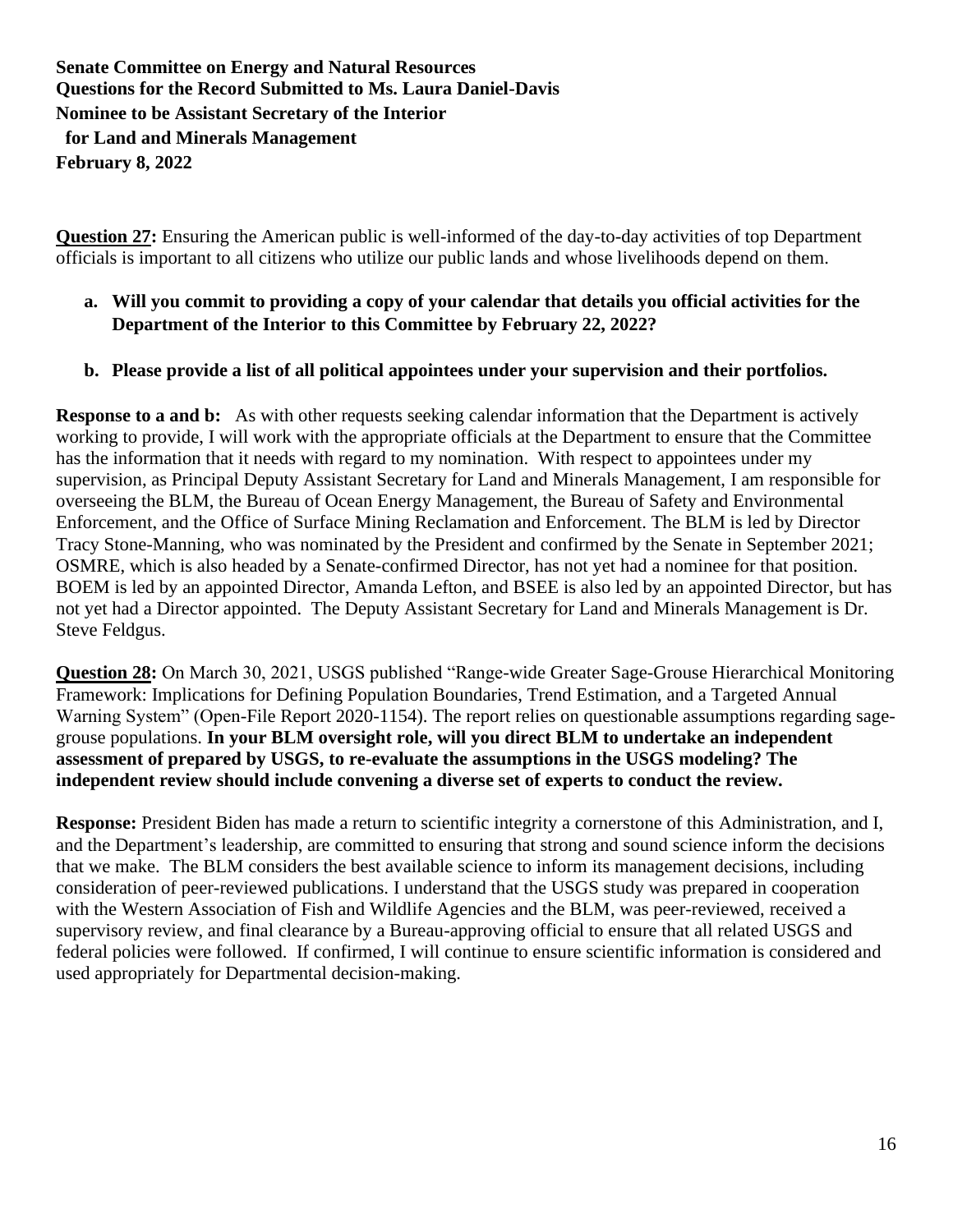#### **Question 29: To the extent BLM proposes expanded protections for sage grouse, beyond those in the currently applicable resource management plans, will you confirm that the expansions, if any, will have demonstrable benefit to the sage grouse while maintaining the current multiple use of federal lands?**

**Response:** The BLM is actively collaborating with researchers at the USGS, U.S. Fish and Wildlife Service, USDA Forest Service, Natural Resources Conservation Service, Western Association of Fish and Wildlife Agencies, state fish and game agencies, and universities as it works through this evidence-based process**.** Any changes to management decisions in approved BLM land use plans that result from this effort will consider the necessary steps to best support sage-grouse conservation and work toward sustainable and balanced management of sagebrush habitats to benefit the species, as well as local economies. I am committed to ensuring that the process follows the law; that the BLM works closely with the states, Tribal governments, and others; and is informed by science.

**Question 30:** Your BLM oversight role allows you to direct BLM to address sage grouse issues on an individual state basis rather than an umbrella or regional approach.

- **a. Are you committed to an individual review for each state that seriously considers existing state efforts?**
- **b. Will the process include early consultation with each state's Governor and wildlife agency?**

**Response to a and b:** States are critical partners in the collaborative state-federal joint effort to conserve the sagebrush ecosystem, the species that depend on it, and the people that rely on it. If confirmed, I commit to continuing the important collaboration with states, local governments, Tribal governments, and many others who have worked collaboratively toward sustainable and balanced land management of sagebrush habitat.

**Question 31:** The Bureau of Land Management's November 22 *Notice of Intent to Amend Land Use Plans Regarding Greater Sage-Grouse Conservation and Prepare Associated Environmental Impact Statements*  requests comment on the development of mineral resources and that of renewable energy resources and infrastructure in sage grouse habitat. As to mineral resources, the Notice of Intent asks for comment on "The leasing and development of mineral resources in Greater Sage Grouse and sagebrush habitat, including how to appropriately prioritize and manage such use of the public's resources and how to consider the use of waivers, exceptions, and modifications as related to development of mineral resources." However, the following section discussing renewable energy development in or near sage grouse habitat does not mention the same need for waivers, exceptions, or modifications contained in the previous section. This suggests that the BLM does not plan to make renewable energy projects in sage grouse habitat go through the same regulatory process as mineral resource projects. This unequal treatment runs contrary to the BLM's multiple-use mission. Any new permitting requirements for projects in sage grouse habitat should also be as streamlined and as workable for all proponents as possible, no matter which type of energy they produce. If a mining or other mineral project would be required to obtain waivers, exceptions, or modifications for disturbance to sage grouse populations or habitat in order to be permitted, so too should any renewable project that BLM would permit in those same areas.

#### **a. Please explain why the BLM is subjecting projects to this unequal treatment?**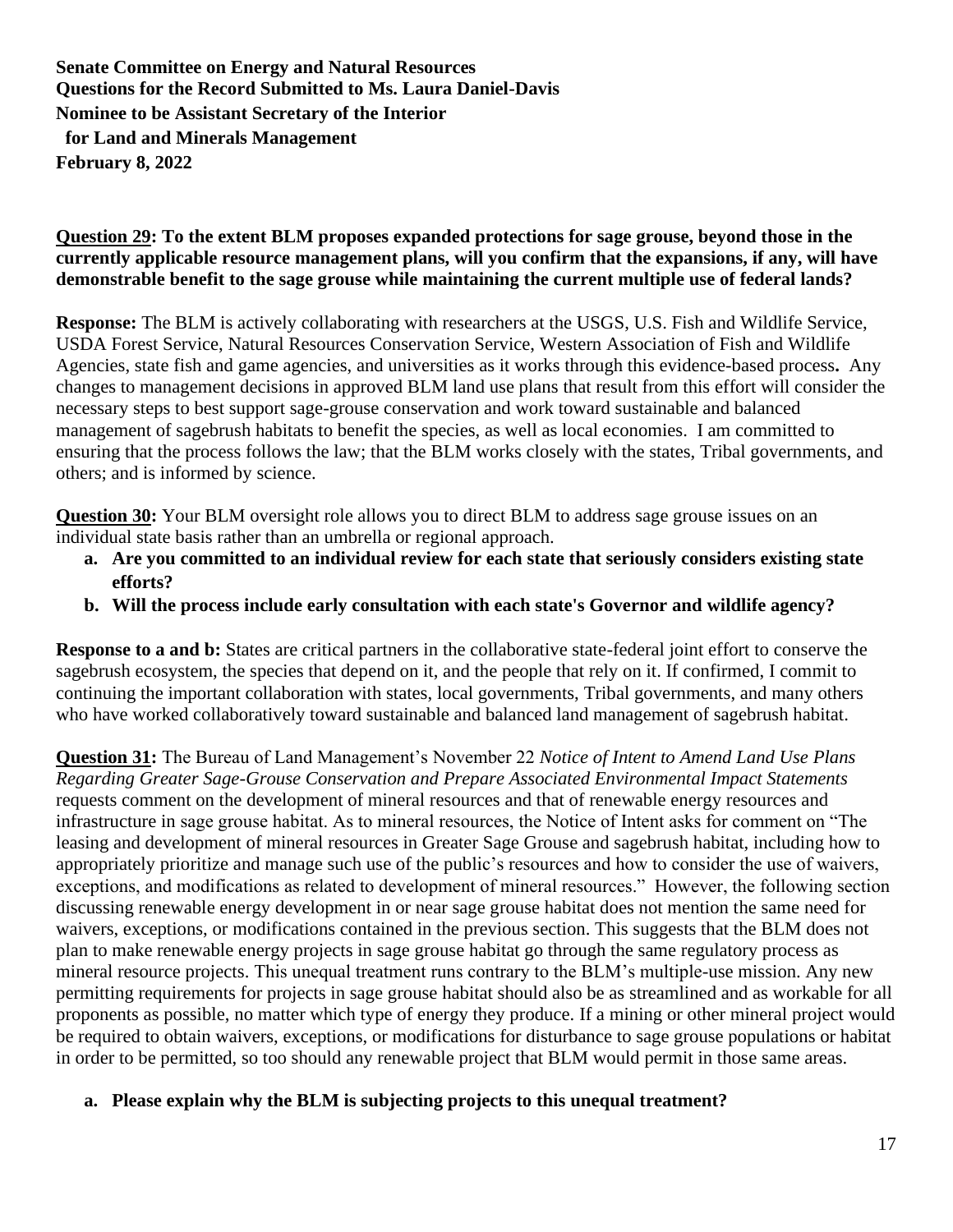# **b. Will you ensure the BLM treats both conventional and renewable projects equally under its land use plan?**

**Response to a and b:** The BLM adheres to a wide variety of laws and regulations for different types of appropriate land uses, including mineral exploration and production and renewable energy development. The November 22, 2021, notice referenced in the question sought public input not only on the topics you mention but on more than two dozen issues related to land use planning and sage grouse conservation. And as noted in that document, the BLM expects to refine the preliminary purpose and need presented in the notice following review of any comments or data received and further review of its own resource information. If I am confirmed, the BLM will continue to follow the law and applicable regulations with equal rigor whether a project proposes conventional or renewable energy development.

**Question 32:** *I ask the following questions on behalf of Senator Sullivan:* **While you worked at the National Wildlife Federation (NWF), as Chief of Policy and Advocacy, what was your involvement in planning, coordinating, and implementing NWF's polices and campaigns to stop legislation to open the 1002 Area in the 2017 Tax Cuts and Jobs Act, and subsequent policies and campaigns by NWF to reverse the 1002 Area lease sale?**

**Response:** In my previous role at NWF, I was involved in a variety of policy areas and, while we here in Washington may not always agree on policies, our goal is always to do what we believe is in the best interest of the public. Like many appointees, from both sides of the aisle, who leave private or nonprofit sector positions to take a position at the Department, I take my role here and in the public's service very seriously and understand that these are very different positions. Moreover, in my current role, I take my ethics requirements related to any past employment and any potential conflicts of interest seriously. Secretary Haaland has made this a priority and I will follow the appropriate law and guidance from the Department's Ethics Office.

### **Question 33:** *I ask the following questions on behalf of Senator Sullivan:* **While you worked at the National Wildlife Federation as Chief of Policy and Advocacy, what was your involvement in planning, coordinating and implementing NWF's policies and advocacy campaign to invalidate the NPR-A 2020 Integrated Activity Plan?**

**Response:** As noted in the previous response, in my previous role at NWF, I was involved in a variety of policy areas and, while we here in Washington may not always agree on policies, our goal is always to do what we believe is in the best interest of the public. Like many appointees, from both sides of the aisle, who leave private or nonprofit sector positions to take a position at the Department, I take my role here and in the public's service very seriously and understand that these are very different positions. Moreover, in my current role, I take my ethics requirements related to any past employment and any potential conflicts of interest seriously. Secretary Haaland has also made this a priority, and I will follow the appropriate law and guidance from the Department's Ethics Office.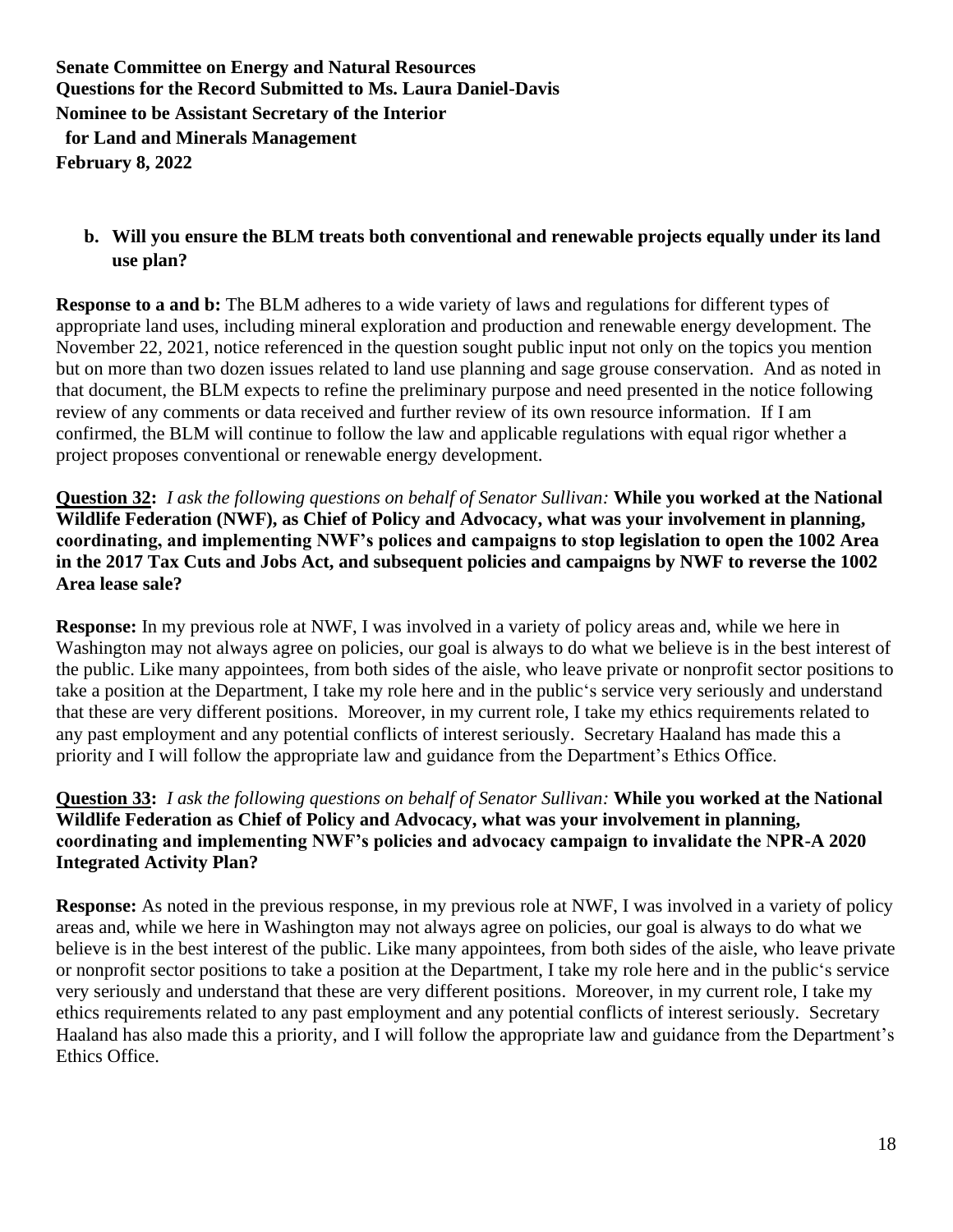**Question 34:** *I ask the following questions on behalf of Senator Sullivan:* **Since, joining the Department of Interior (DOI) as Deputy Assistant Secretary for Land and Mineral Management, have you attended any meetings, provided any written or signed any analysis or policy decision-making documents, advocated to the Secretary and Deputy Secretary, or directed DOI solicitors to provide analysis for decision makers on supporting canceling the existing 1002 Area valid leases that was included in the Build Back Better plan?**

**Response:** As I said in the previous response, while we here in Washington may not always agree on policies, our goal is always to do what we believe is in the best interest of the public. All of the work that I do in my current position at the Department of the Interior is consistent with this Administration's policy and in compliance with the law.

**Question 35:** *I ask the following questions on behalf of Senator Sullivan:* **Since, joining the DOI as Deputy Assistant Secretary for Land and Mineral Management, have you attended any meetings, provided any written or signed any analysis or policy decision-making documents, advocated to the Secretary and Deputy Secretary, or directed DOI solicitors to provide analysis for decision makers on supporting the roll back of the NPR-A 2020 Integrated Activity Plan, announced January 10, 2022?**

**Response:** As I said in the previous responses, while we here in Washington may not always agree on policies, our goal is always to do what we believe is in the best interest of the public. All of the work that I do in my current position at the Department of the Interior is consistent with this Administration's policy and in compliance with the law.

**Question 36:** *I ask the following questions on behalf of Senator Sullivan:* **Since, joining the DOI as Deputy Assistant Secretary for Land and Mineral Management at any time have you taken meetings with staff of the National Wildlife Federation?**

**Response:** No, I have not.

**Question 37:** *I ask the following questions on behalf of Senator Sullivan:* **Please explain how the BLM under your leadership has provided opportunities for meaningful and timely consultation with tribes.**

**Response:** Under the leadership of President Biden and Secretary Haaland, we have made strong Tribal consultation a priority in order to uphold our trust and treaty responsibilities to Tribes. As I testified at my hearing, I believe that ensuring that consultation process is done early and effectively is important to ensuring good decisions that can hold up to scrutiny and give the opportunity to deconflict various uses when it comes to potential activities on public lands and waters.

I have participated in a number of Tribal consultations directly and, since I have been at the Department, the BLM has also been involved in a number of Tribal consultations. Upcoming and past Tribal consultations can be viewed on the Department's website, along with information about the Tribal consultation that the Department conducted on improving the Tribal consultation process itself. That information is available here: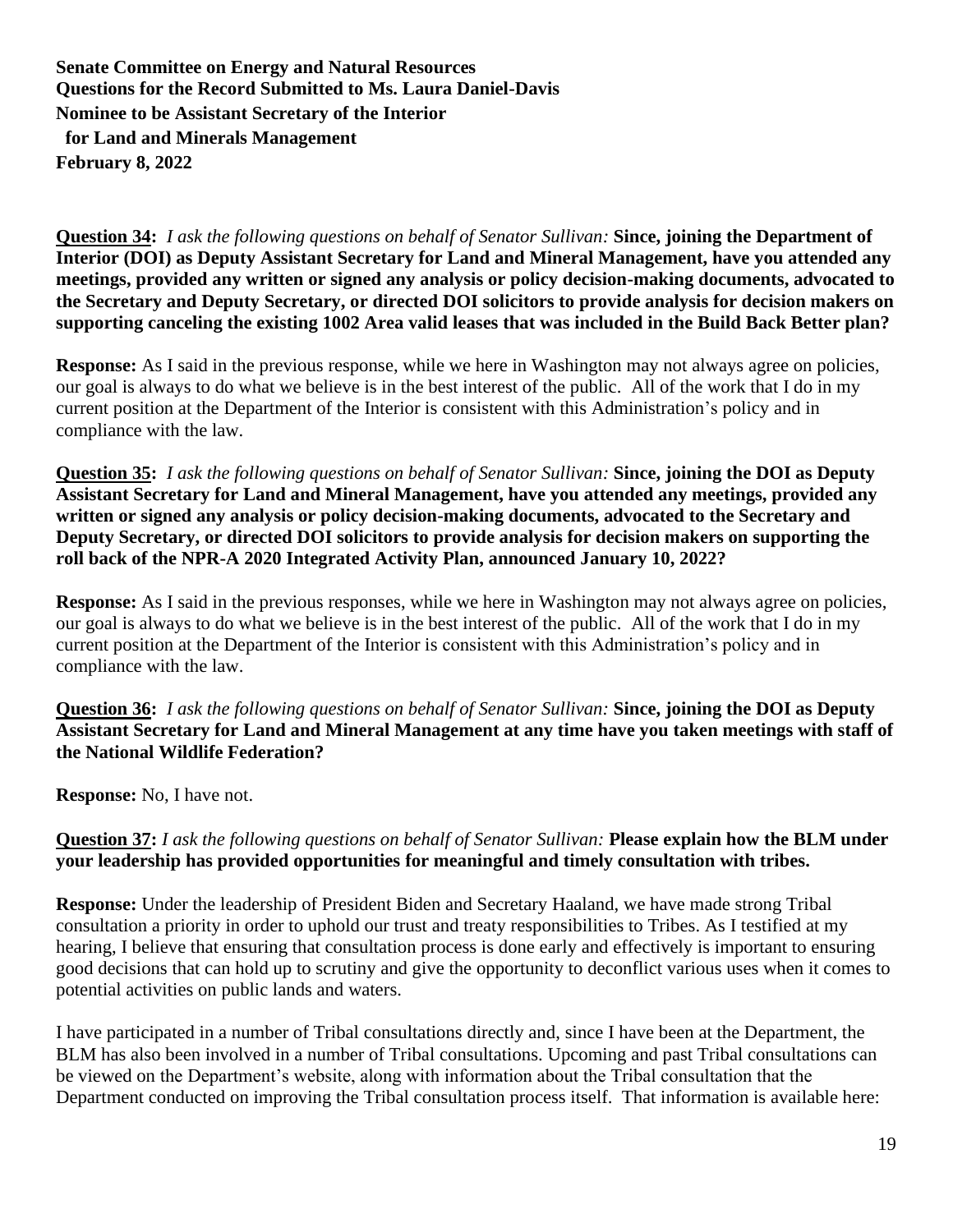[https://www.doi.gov/priorities/tribal-consultation.](https://www.doi.gov/priorities/tribal-consultation) If confirmed, I would continue to make Tribal consultation a priority.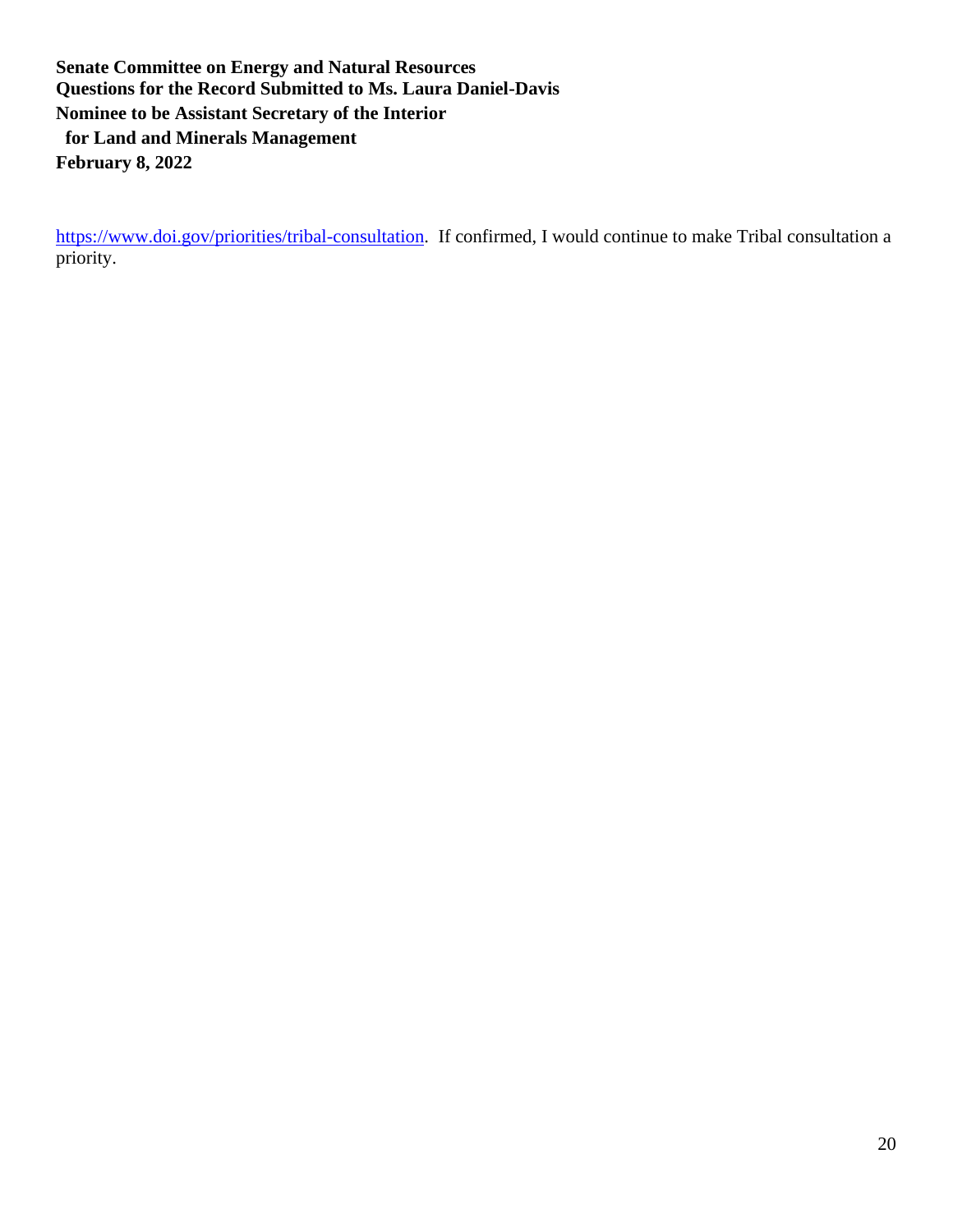#### **Questions from Senator Risch**

**Question 1:** Since the 30x30 or "America the Beautiful" initiative was rolled out in January 2021, it has continued to remain unclear what counts as "conserved."

#### **a. Can you tell us what percentage of lands and waters the Administration currently considers as qualifying toward the 30x30 goal?**

**Response:** The Administration is in the process of taking public comment and considering that input as it develops the American Conservation and Stewardship Atlas (Atlas) to determine the baseline level of conservation and restoration for lands and waters. On January 3, 2022, the Department announced, in coordination with the Departments of Agriculture and Commerce and the Council on Environmental Quality, the beginning of a 60-day public comment period and announced listening sessions regarding the development of the Atlas.

#### **b. What factors were used to determine that percentage?**

**Response:** As announced on January 3, 2022, there is an interagency working group, co-led by the Department's U.S. Geological Survey, the Department of Agriculture, and the Department of Commerce's National Oceanic and Atmospheric Administration, which will use the feedback from the public, states, Tribal Nations, scientists, and a wide range of stakeholders to inform development of the Atlas with a goal to release a beta version of the Atlas by the end of the year.

#### **Question 2:** We already have a documented deferred maintenance issue on our public lands. **Has the Department of the Interior considered or calculated the budgetary impact of increasing the acreage in its management portfolio under protective status? If so, would you share those figures with us?**

**Response:** Any decision by the Department to acquire lands is made after a careful analysis of the benefits and costs of such acquisition for the Federal government, in accordance with the law. Enhancing visitor access and protecting resources are important considerations in such an acquisition, as are the costs of acquiring and maintaining the acquired property. These determinations are made by each separate bureau based on the unique nature of each specific property.

**Question 3:** The Department of the Interior recently announced the "American Conservation and Stewardship Atlas" to take stock of lands considered conserved or restored. Modern environmental laws have strong requirements for reclamation and restoration of mine lands, and restored mine sites provide for wildlife habitat and recreation. This administration has stated that its conservation initiatives will be measured on real conservation benefits and outcomes. **If confirmed, you will be overseeing aspects of this process. Will you commit to including restored mine lands in the American Conservation and Stewardship Atlas?**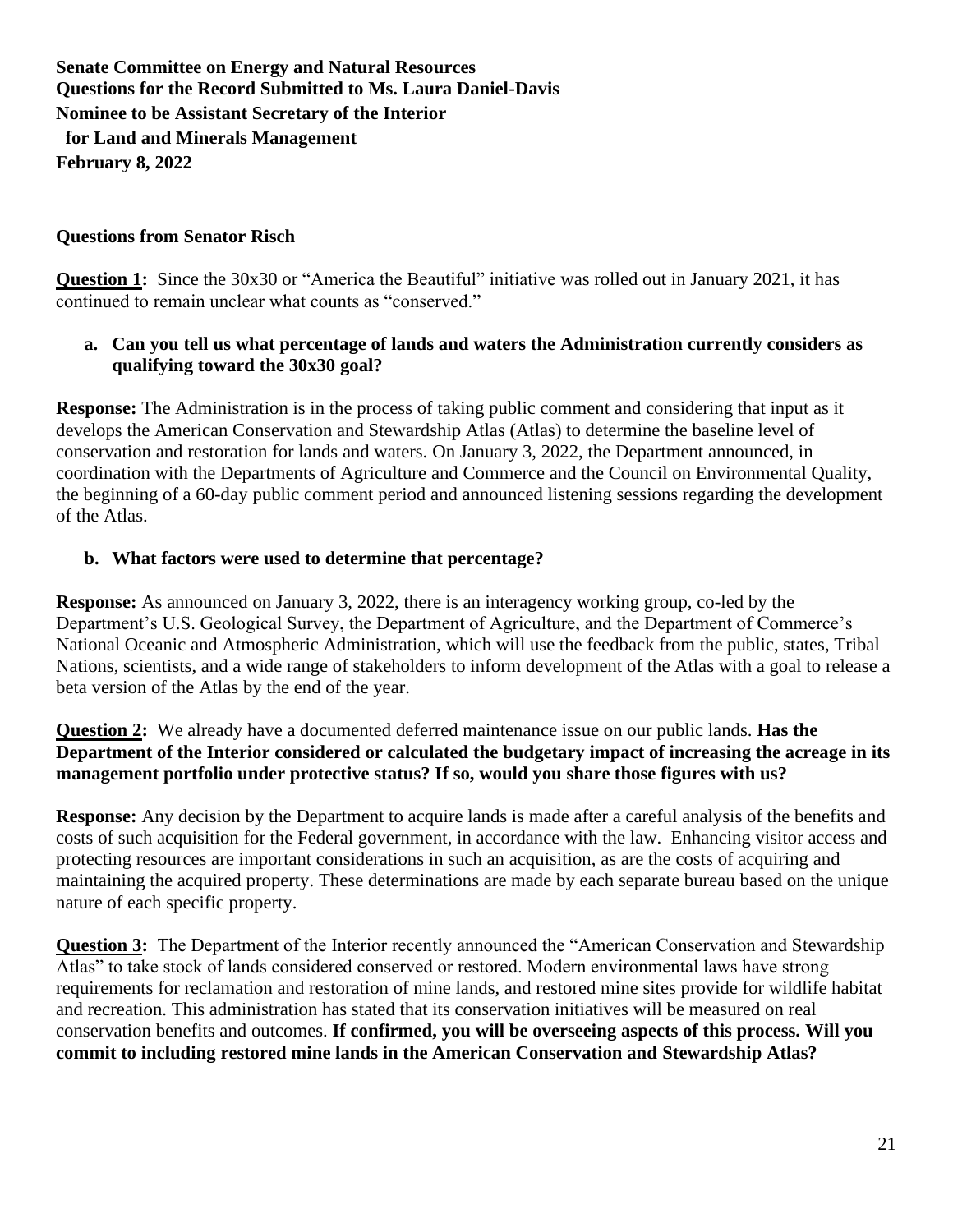**Response:** The reclamation and restoration of mine lands, particularly abandoned mine lands, is an important focus of this Administration and I and others at the Department are working hard to implement provisions in the Bipartisan Infrastructure Law that will advance these goals. With regard to the content of the Atlas, as noted in a response to a previous question, the Atlas is intended to be an accessible, updated, and comprehensive tool through which to measure the progress of conservation, stewardship, and restoration efforts across the United States in a manner that reflects the goals and principles of the *America the Beautiful* initiative. Through March 4, 2022, members of the public have an opportunity through a public comment period to inform how the Atlas can reflect a continuum of conservation actions, recognizing that many uses of lands and waters can be consistent with the long-term health of natural systems and contribute to addressing climate change and environmental injustices.

**Question 4:** The Federal Lands Policy Management Act (FLPMA) of 1976 contains a multiple-use mandate that requires the balancing of many competing uses in land use planning on Bureau of Land Management (BLM) lands. The executive order creating the 30x30 initiative makes little, if any, mention of current law requiring the consideration and balancing of the variety of uses – multiple uses of federal land. Without copper, lithium, cobalt, nickel, silver, and many other minerals, many green technologies like solar panels and electric vehicles are not possible. In the United States, these minerals come mostly from federal lands.

### a. **Will the nation's mineral needs and mineral deposits on federal lands be considered in the evaluation of lands for the American Conservation and Stewardship Atlas?**

**Response:** The Atlas is intended to be an accessible, updated, and comprehensive tool through which to measure the progress of conservation, stewardship, and restoration efforts across the United States in a manner that reflects the goals and principles of the *America the Beautiful* initiative. With regard to critical minerals, specifically, the President has made clear that the responsible development and production of critical minerals is a key priority for this Administration. The Department is working with other agencies to promote critical mineral development on federal lands while adhering to the highest environmental, labor, and sustainability standards.

**Question 5:** My home state of Idaho is full of rich mineral deposits including a number of rare-earth and critical minerals. We have deposits that, if developed, could provide domestic supplies of antimony, cobalt, and other minerals essential to our economy and national defense - minerals we are currently reliant on foreign countries and supply chains for. Now more than ever, I hope we can all understand how important it is that we shore up our domestic supply chains to the greatest degree possible.

- a. **Yes or no: Should the U.S. be producing its own critical minerals such as antimony and cobalt?**
- b. **If yes, how do you intend to ensure these critical minerals on the public lands you would oversee can be developed, if confirmed?**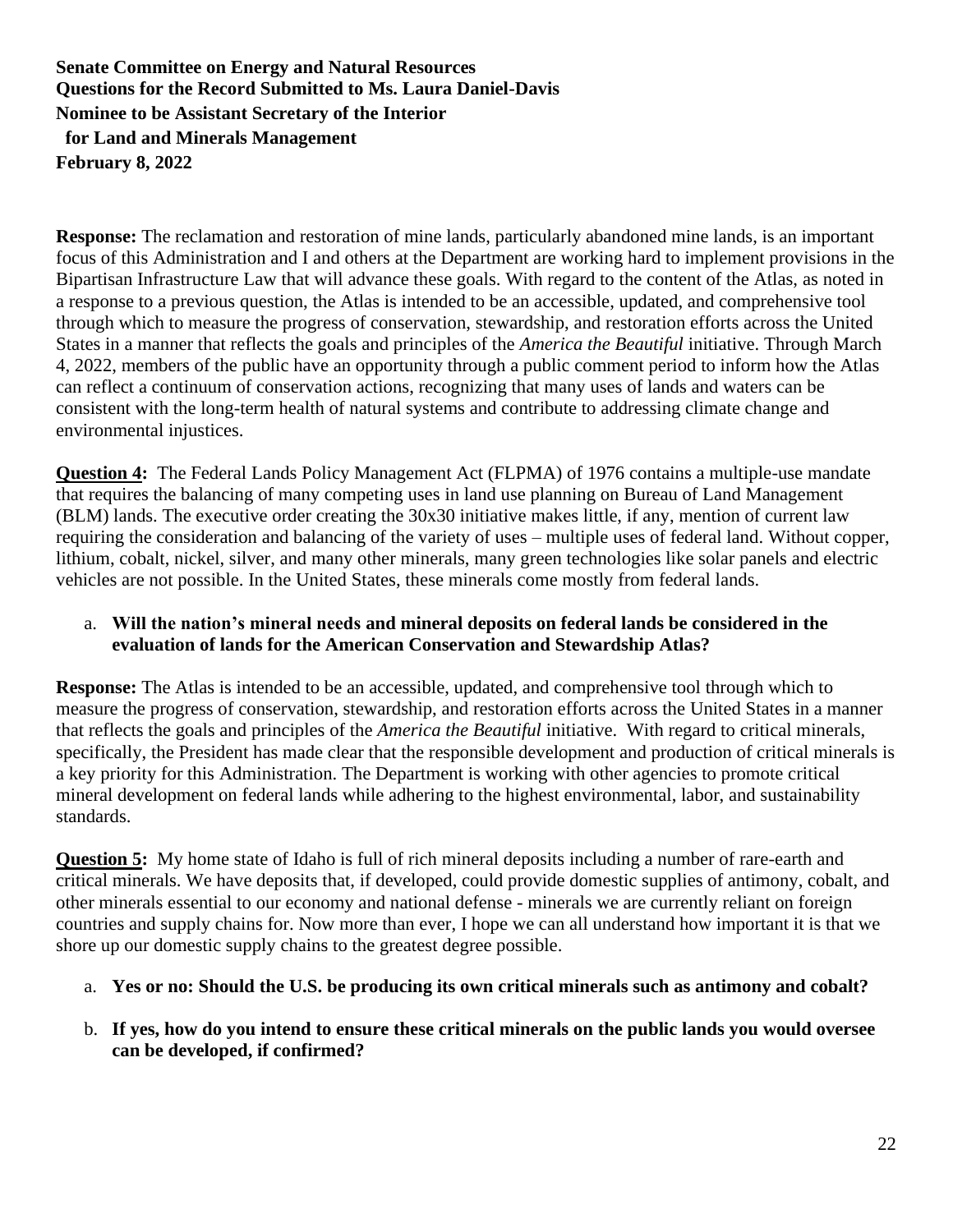**Response to a and b:** As I stated at my hearing, the President recognizes the importance of critical minerals to clean energy technologies and has made it clear that responsible development and production of critical minerals is a priority for the country. Just this week, he announced key actions that the Administration is taking to bolster the production of and supply chain for these important resources, including the formation of a working group, to make necessary improvements to the process. The Administration is working together in an all-of-government approach to identify sites where critical minerals could be responsibly produced and processed in the United States. We are collaborating with the private sector, states, Tribes, and stakeholders to expand sustainable, responsible critical minerals production and processing in the United States. If confirmed, I will continue to work to achieve the President's vision and direction for critical minerals development.

**Question 6:** Geothermal is an important source of firm, flexible, baseload power generation. But realizing geothermal's full potential depends on streamlined permitting on federal lands. The Energy Act of 2020 requires the Secretary of the Interior to establish a Renewable Energy Coordination Office to expedite the federal permitting process, including for geothermal. Additionally, I have introduced the Enhancing Geothermal Production on Federal Lands Act, which would create a limited, categorical exclusion for some geothermal exploration. **If confirmed, how do you plan to execute congressional direction to expedite geothermal permitting on federal lands?**

**Response:** As mandated in the Energy Act of 2020, the BLM is creating Renewable Energy Coordination Offices and taking other actions to enhance coordination on permitting of renewable energy projects on BLMmanaged lands. The Department has also testified in support of the goals of H.R. 3326, the Public Land Renewable Energy Development Act of 2021, to expedite permitting of renewable energy in the most suitable places on Federal lands. In addition, the BLM has initiated a process to revise its regulations related to renewable energy permitting and linear rights-of-way on public land. If I am confirmed, I will continue to find ways to improve the bureau's permitting processes in accordance with all laws.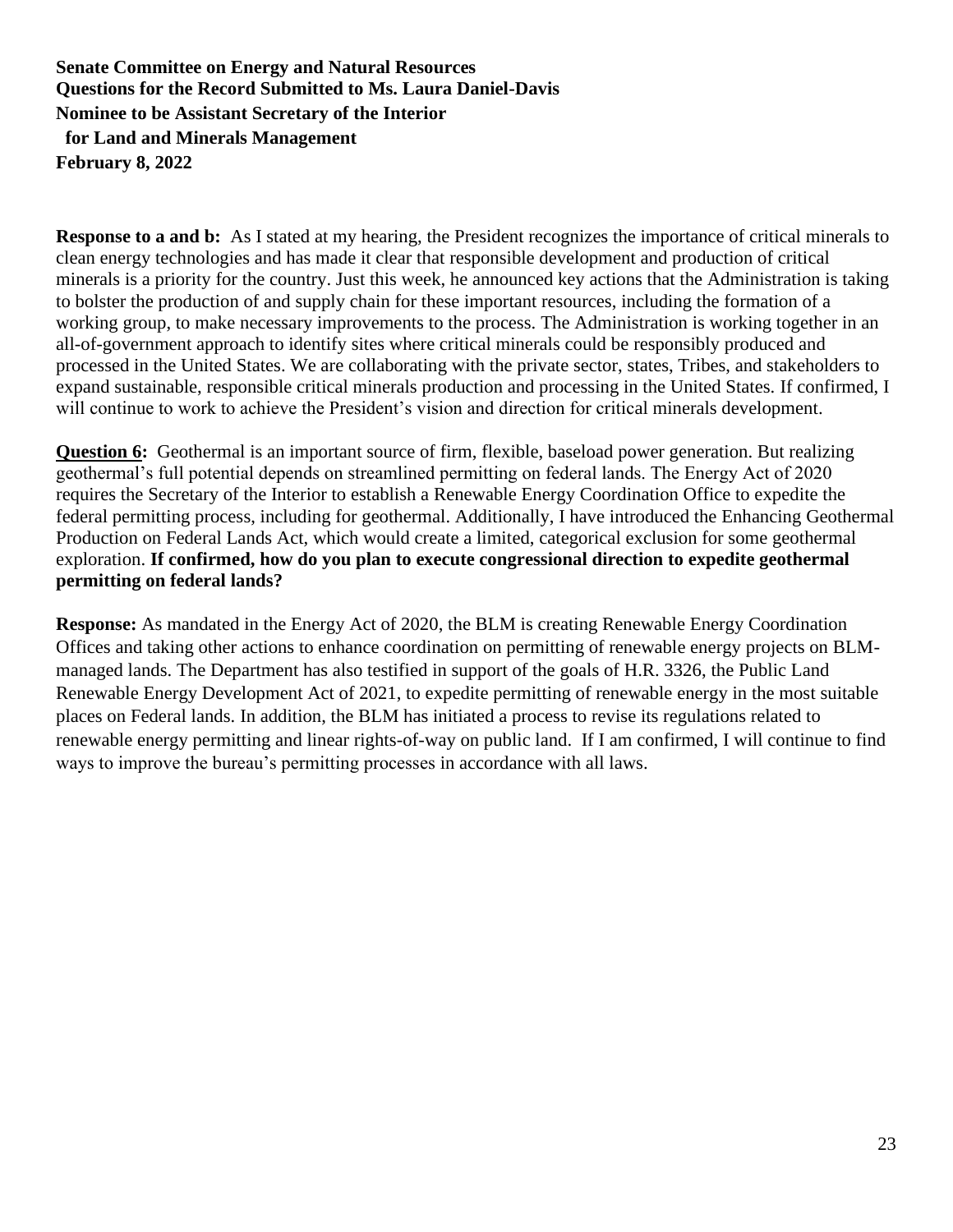#### **Questions from Senator Daines**

#### **Question 1: Ms. Daniel-Davis, do you believe the Secretary has the authority under existing law to designate more acres as Wilderness Study Areas? If so, do you believe the Secretary should use that authority to designate more acres as Wilderness Study Areas?**

**Response:** As I mentioned at my hearing, I am aware that several senators have urged Secretary Haaland to utilize authorities under the Federal Land Policy and Management Act to designate additional Wilderness Study Areas on BLM lands. I would have to defer to the attorney staff in the Department's Office of the Solicitor for guidance on legal questions and matters of statutory interpretation, and if confirmed, I will continue to seek the guidance of the Office of the Solicitor to ensure that the Secretary has full and complete information regarding issues related to management of the public lands, including this one.

**Question 2:** Ms. Daniel-Davis, the Department of the Interior recently opened a public comment on a proposal to establish an Atlas intended to reflect conservation. **How would you define conservation and do you believe that conservation and development are mutually exclusive?**

**Response:** The Atlas referenced in your question is the American Conservation and Stewardship Atlas, which will determine the baseline level of conservation and restoration for lands and waters. The 60-day comment period was announced by the Department, in coordination with the Departments of Agriculture and Commerce and the Council on Environmental Quality. We also announced listening sessions regarding the development of the Atlas. An interagency working group, co-led by the U.S. Geological Survey, the Department of Agriculture, and the Department of Commerce's National Oceanic and Atmospheric Administration, will then use the feedback from the public, states, Tribal Nations, and other stakeholders to inform development of the Atlas, with a goal to release a beta version of the Atlas by the end of the year. I agree with the Secretary that conservation and responsible development on the public lands are not mutually exclusive, and that we can strike the right balance between environmental protection and responsible resource development.

#### **Question 3: Ms. Daniel-Davis, if confirmed, what steps will you take to ensure land owners, including states, consent to the public disclosure of and agree with the depiction of conservation occurring on lands?**

**Response:** Since the beginning, we have been clear that the *[America the Beautiful](https://www.doi.gov/priorities/america-the-beautiful)* initiative is a locally led and voluntary nationwide effort that aims to conserve, connect, and restore 30 percent of America's lands and waters by 2030. As noted in response to the previous question, the Administration is in the process of taking public comment and considering that input as it develops the American Conservation and Stewardship Atlas to determine the baseline level of conservation and restoration for lands and waters. Through March 4, 2022, members of the public have an opportunity through a public comment period to inform how the Atlas can reflect a continuum of conservation actions, recognizing that many uses of lands and waters can be consistent with the long-term health of natural systems and contribute to addressing climate change and environmental injustices.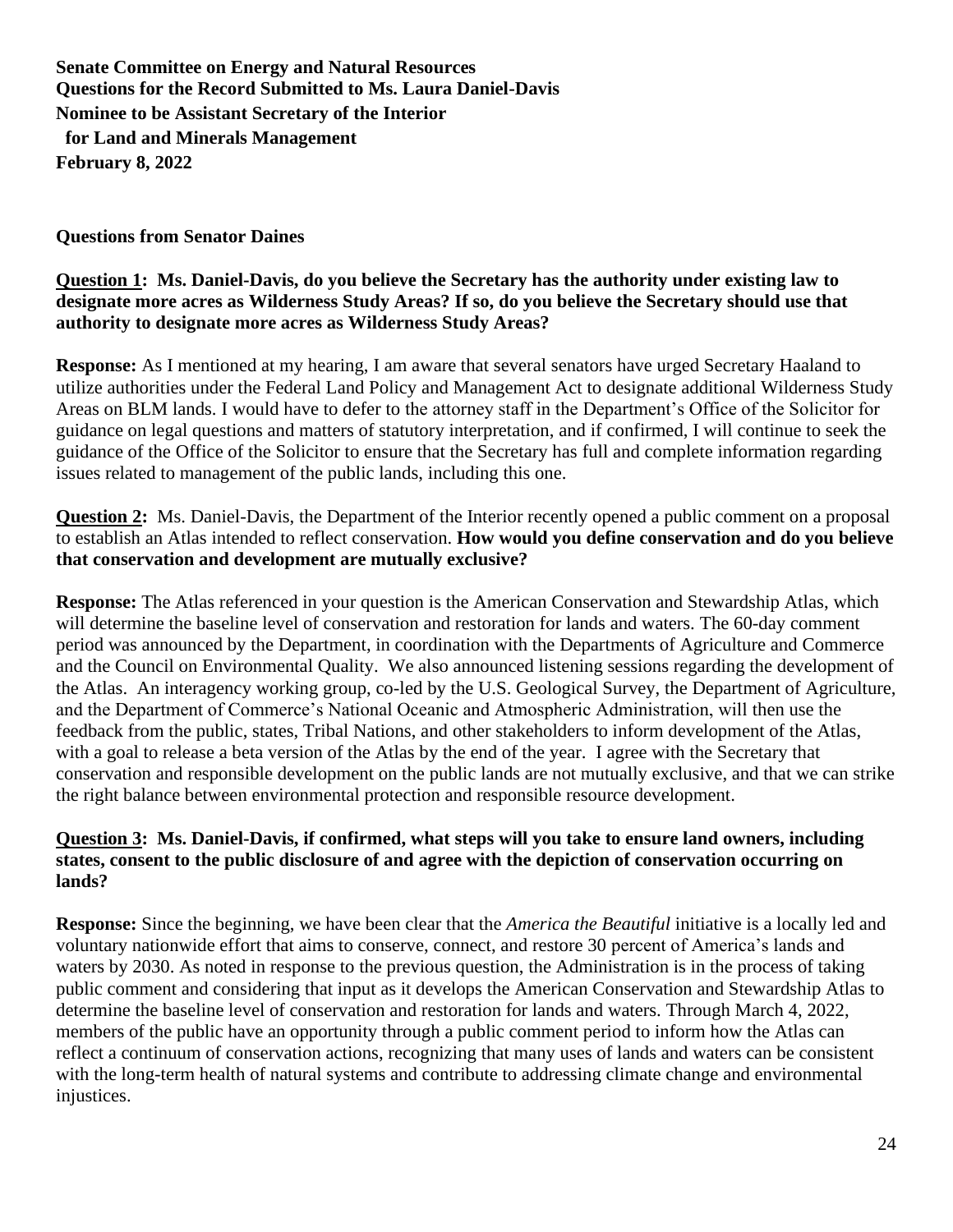**Question 4:** Ms. Daniel-Davis, in a response to Committee last September, you stated that you would ensure that the Bureau of Land Management advances sage grouse conservation in coordination with states. **Will you commit to only move forward with any sage-grouse plan amendments with the support of the respective state?**

**Response:** I continue to agree that states are critical partners in the collaborative state-federal joint effort to conserve the sagebrush ecosystem, the species that depend on it, and the people that rely on it. If confirmed, I commit to continuing the important collaboration with states, local governments, Tribal governments, and many others who have worked collaboratively toward sustainable and balanced land management of sagebrush habitat.

**Question 5:** Ms. Daniel-Davis, the Department of the Interior provided testimony to Congress on my legislation to codify the 2004 Supreme Court ruling that a completed, finalized Resource Management Plan is a completed federal action. The testimony cited "concerns" but did not elaborate on those concerns. **My office requested a briefing to better understand these concerns over four months ago without response. Can you commit to facilitating a meeting with my office on this matter within one week?**

**Response:** Along with the Assistant Secretary of the Interior for Fish and Wildlife and Parks, Shannon Estenoz, I am committed to working with the Department of Agriculture's U.S. Forest Service to ensure that the appropriate Department officials provide a briefing on our progress following that hearing as close to the timeline you reference as scheduling allows. Department officials are currently coordinating with your staff and hope to schedule the requested briefing shortly.

**Question 6:** Ms. Daniel-Davis, Congress has provided the Department of the Interior with unprecedented funding to restore forestlands and mitigate wildfire risk. Unfortunately, the Administration has not provided details into how funding will be allocated. **If confirmed, what factors will you take into consideration when determining how best to allocate new Good Neighbor Authority funds?**

**Response:** I, along with the Department's leadership, truly appreciate this Committee's bipartisan work to provide \$1.5 billion in the Bipartisan Infrastructure Law for wildfire resilience work at the Department of the Interior. I am aware that Department has provided the Committee with several briefings on implementation of this and other aspects of the Bipartisan Infrastructure Law. With regard to the wildfire provisions, the Department's Office of Wildland Fire, in the Office of Policy, Management and Budget, and the BLM are taking the lead in implementation, working in coordination with the USDA Forest Service. This funding will allow us to dramatically expand efforts to reduce wildfire risk, prepare for and respond to harmful wildfires, and support post-fire recovery. In 2022 alone, the Department will invest an additional \$407 million in wildland fire management.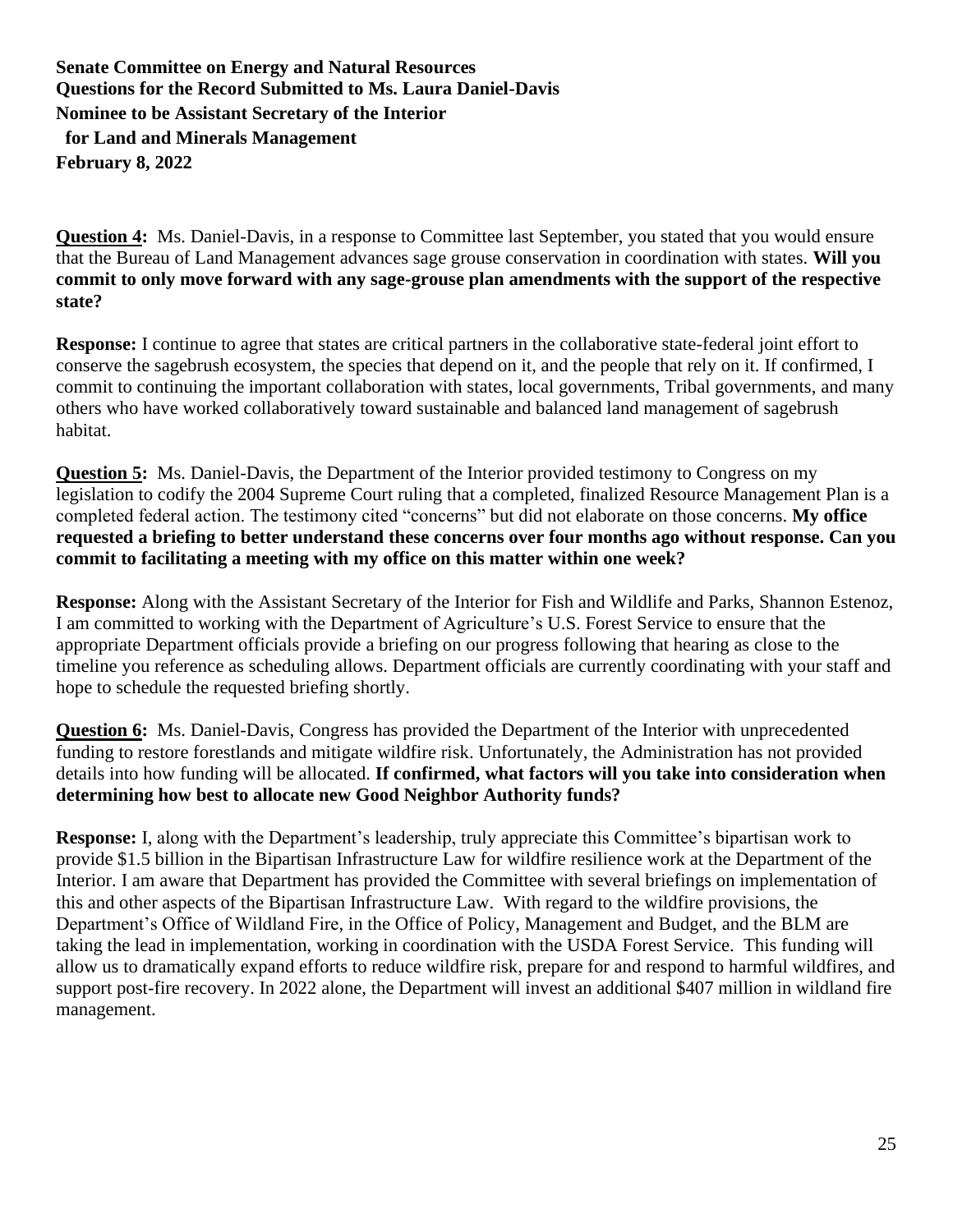### **Question 7: Ms. Daniel-Davis, if confirmed, how will you prioritize forested landscapes in the West in determining how best to utilize infrastructure funds to mitigate wildfire risk?**

**Response:** In addition to the information provided in response to the previous question, I would commit to ensuring that the BLM works directly and collaboratively with the Office of Wildland Fire, under the Assistant Secretary for Policy, Management and Budget, and other agency partners like the USDA Forest Service to allocate these important resources in the most efficient and cost-effective way to provide the most public safety and landscape benefits.

#### **Question 8: Ms. Daniel-Davis, do you believe that the Department of the Interior has the ability to raise federal oil and gas royalty rates without a formal public comment period?**

**Response:** While I would have to defer to the attorney staff in the Department's Office of the Solicitor for guidance on legal questions and matters of statutory interpretation, I commit to always following the law when making decisions affecting the public lands. If confirmed, I am committed to carefully considering the impacts of any decisions regarding royalty rates, including the factor raised in your question.

#### **Question 9: Ms. Daniel-Davis, will you commit to holding a formal comment period if BLM chooses to raise the royalty rate for onshore oil and gas production?**

**Response:** As I said in the previous question, I commit to always following the law when making decisions affecting the public lands. If confirmed I am committed to carefully considering the impacts of any decisions regarding royalty rates, including the factor raised in your question.

**Question 10:** Ms. Daniel-Davis, a Federal royalty rate of over 18% is higher than the state equivalent in many oil and gas producing states, including Montana. **Taking into consideration the cost and length of permitting federal oil and gas wells, do you believe that a federal royalty rate that is higher than a state equivalent, will disincentivizes production on federal lands?**

**Response:** The matter of providing a fair return to the public from the development of oil and gas resources, including its potential for impacts on federal revenue and production, was discussed in detail in the Oil and Gas Report that the Department released in November 2021. I would note that state royalty rates vary, but in many Rocky Mountain States it is between 16.67 percent and 18.75 percent, and it is 25 percent in Texas. Many factors go into private sector decision making when it comes to pursuing any kind of resource development, and the ongoing permit applications for drilling on federal lands indicates that the commercial interest in federal lands continues. If confirmed, I am committed to carefully considering the impacts of any decisions regarding royalty rates, including the factors raised in your question.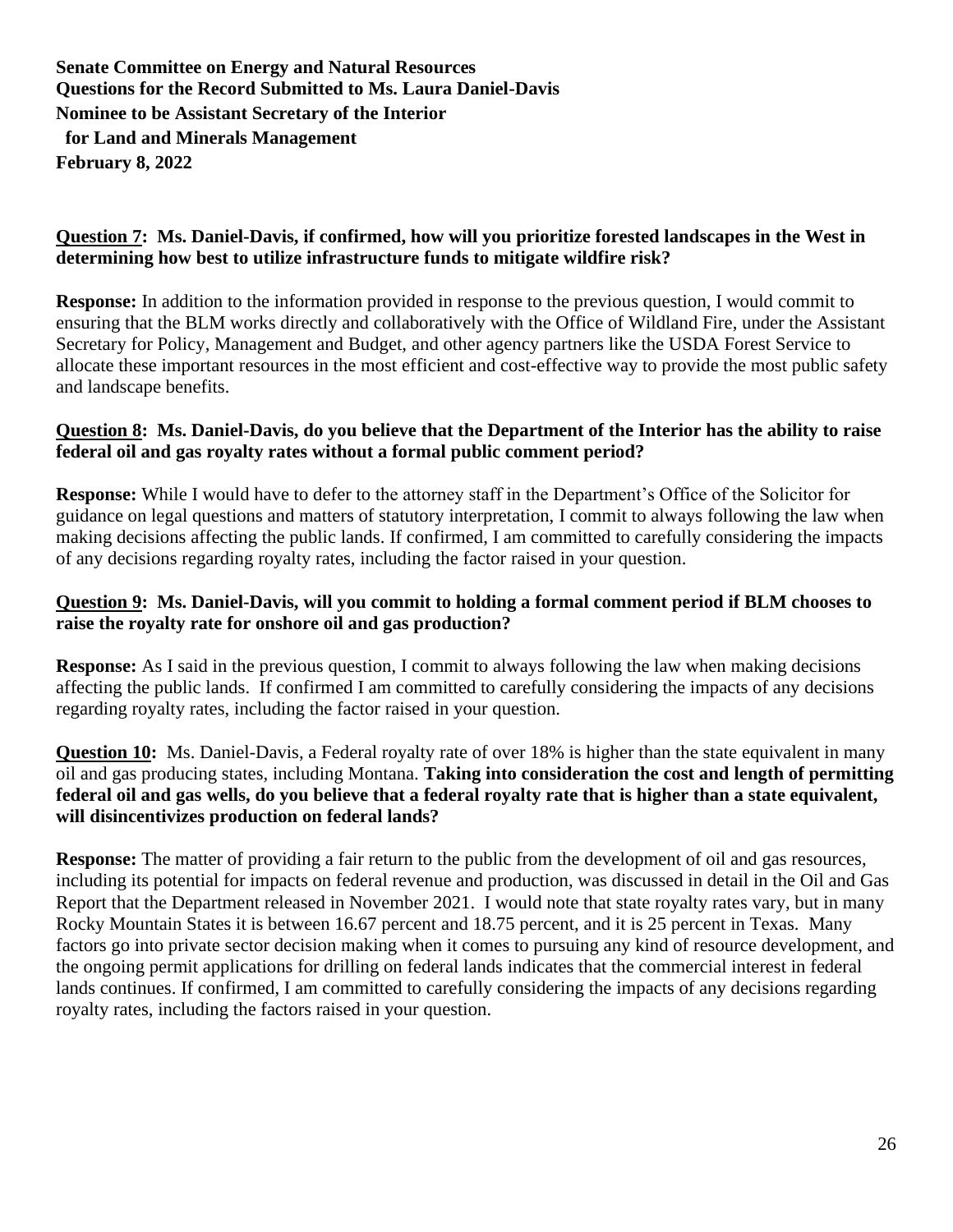**Question 11: Ms. Daniel-Davis, do you believe that energy and mineral production is part of the BLMs multiple use mission?**

**Response:** Yes.

**Question 12: Ms. Daniel-Davis, do you believe that BLM or Congress should create royalty rates and fees for renewable energy production on federal lands that are at the same level as those in place for oil and gas development?**

**Response:** I am not aware that the Administration has reviewed or taken specific policy positions on this specific question, but I do believe that taxpayers should receive a fair value for the use of public lands and waters and the development of the resources that the public owns. And as noted in response to a previous question, renewable energy development that uses land area to derive energy from wind, solar, or geothermal energy is by nature quite different and distinct from development that extracts a finite resource that belongs to the public. If confirmed, I will continue to find ways to improve the delivery of our programs and to ensure that the public is getting fair value for the resources it owns.

**Question 13:** Ms. Daniel-Davis, the Department of the Interior has justified raising costs and fees for oil and gas development on federal lands by stating the program "fails to provide a fair return to taxpayers." **Do you believe that wind and solar generation on public lands "provides a fair return to taxpayers?"**

**Response:** Providing a fair return to the taxpayers for wind and solar generation on public lands requires an environmentally and economically sound strategy that takes into consideration the impacts of development, including the climate mitigating benefits of carbon-free power generation. The Department and the BLM are actively involved in developing guidance to enhance financial certainty for responsible onshore solar and wind energy development on the public lands. If confirmed, I would welcome discussion with Congress and other stakeholders on the potential benefits to the taxpayer, the federal treasury, and to states and Tribes, that might be realized if renewable energy production on the public lands generated royalty revenue, like oil and gas production.

**Question 14:** Ms. Daniel-Davis, in a recent statement, White House Press Secretary Psaki suggested that oil companies are not "maximizing" their efforts to produce oil in the United States. However, at the same time the Administration has stopped leasing, suggested raising royalty rates and fees, proposed new methane fees and reporting, canceled the Keystone XL Pipeline and made numerous other efforts to prohibit development of oil in the United States. **Do you agree that oil companies should produce more on federal lands and do you believe that the efforts by the Administration create uncertainty and make it more costly and difficult to produce oil on federal lands?**

**Response:** As discussed in the November 2021 *Report on the Federal Oil and Gas Leasing Program* that the Department issued in response to the direction in Executive Order 14008, federal onshore production accounts for approximately 7 percent of domestic oil and 8 percent of domestic natural gas production. The most recent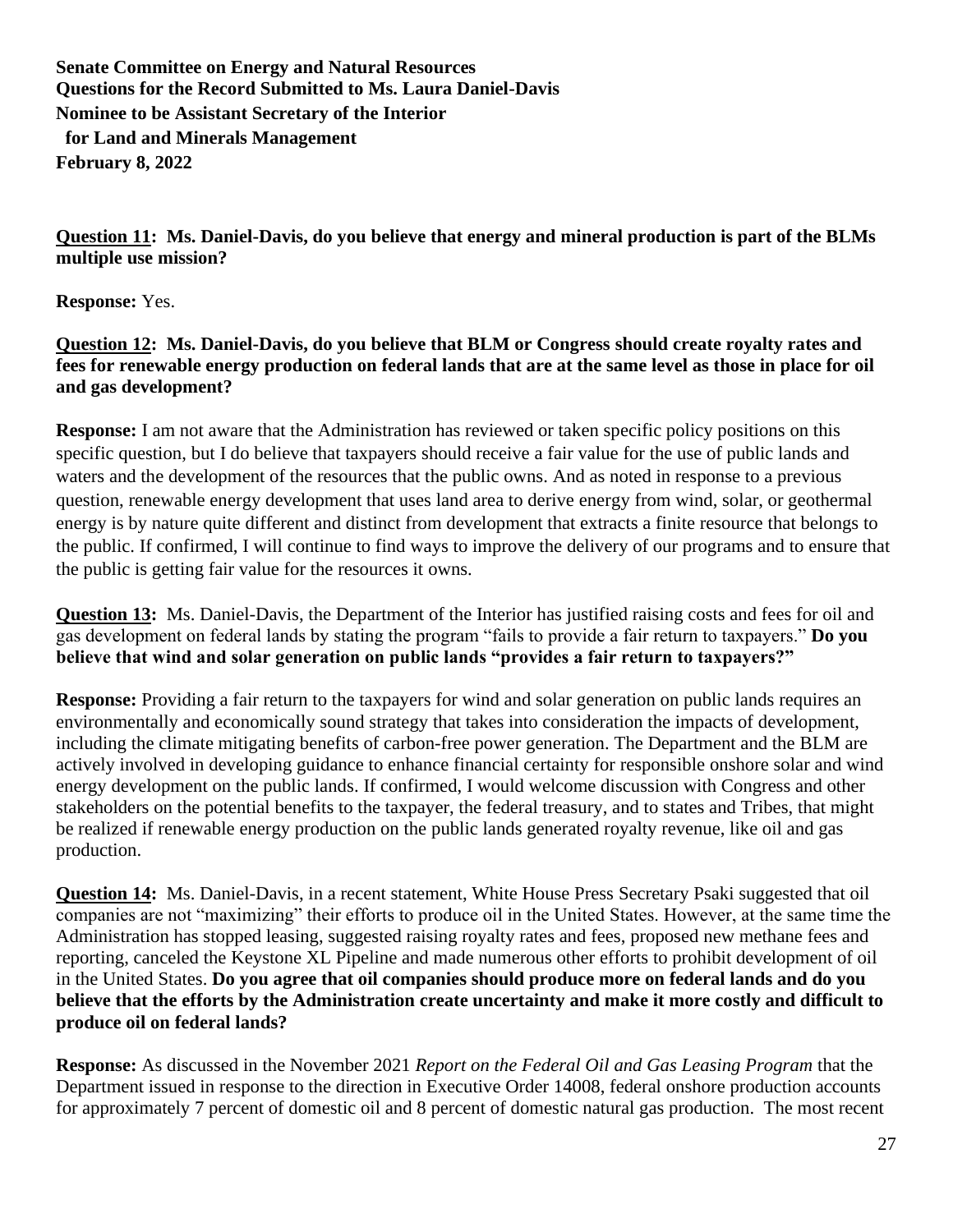reports show that almost 53 percent of onshore acres under lease are non-producing, and there are a significant number of unused permits to drill onshore. Offshore, production from the Outer Continental Shelf accounts for 15 percent of oil production and 2 percent of natural gas production in the United States. Seventy-two percent of the lease acreage offshore is non-producing, either at an earlier stage of development or being held for speculative reasons. So when it comes to oil and gas development from federal lands, there is a lot of opportunity for production on federal lands that is going unused by industry.

#### **Question 15: Ms. Daniel-Davis, if confirmed will you commit to holding all four required quarterly oil and gas lease sales in Montana in CY2022?**

**Response:** During my confirmation hearing I responded to this question to the best of my abilities given the current status of these matters at the Department. We are consulting with the Department of Justice as we determine the available options following the recent preliminary injunction issued by the court in *Louisiana v. Biden*, 2:21-cv-01074-JDC-KK (W.D. La.), which impacts the program*.* Following the law and the process is critically important in a program that has been the frequent subject of litigation resulting in the remand and even vacatur of lease sales.

**Question 16:** Ms. Daniel-Davis, increasing the cost to produce oil and gas will inevitably increase the consumers cost for finished products like gasoline, home heating, and electricity. **With energy prices already high, do you believe that it is the right time to increase production costs, like royalty rates and associated production fees, that will further drive up energy costs for consumers?**

**Response:** The matter of providing a fair return to the public from the development of oil and gas resources, including its potential for impacts on federal revenue and production, was discussed in detail in the Oil and Gas Report that the Department released in November. The recommendation regarding royalty rates is consistent with the goal of ensuring that the public, which owns the resources, receives a fair return from development of its resources. The federal royalty rate has remained unchanged for many decades, while many states have higher royalties, including Montana, which has a state royalty rate of 16.67 percent.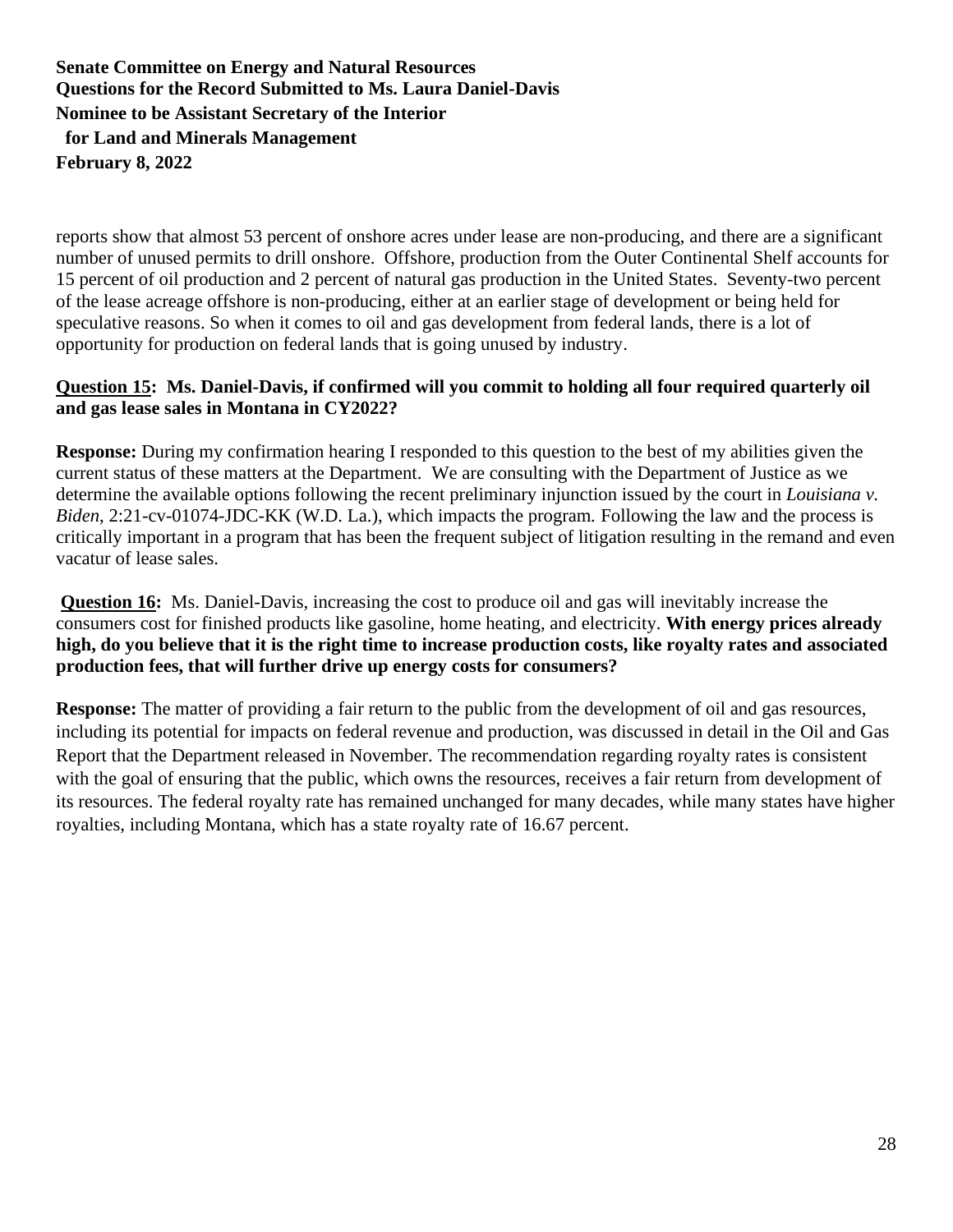#### **Questions from Senator Murkowski**

**Question 1:** Federal Law currently requires the Secretary to conduct a second lease sale in the 1002 Area of the Coastal Plain by December 22, 2024.

#### **A. What is the current status of that lease sale and what actions has DOI taken to ensure that the Department is in compliance with current law?**

**Response:** The Department is committed to following all of the laws applicable to the Arctic National Wildlife Refuge, including the Tax Cuts and Jobs Act of 2017. Currently, the BLM has completed the scoping for a Supplemental Environmental Impact Statement (SEIS) related to the Coastal Plain Oil and Gas Leasing Program and is proceeding to complete this environmental analysis required by law. We are also consulting with the Department of Justice to determine whether the recent preliminary injunction in *Louisiana v. Biden,*  2:21-cv-01074-JDC-KK (W.D. La.), affects this SEIS process.

- B. Section 4 of Executive Order 13990 states: *(a) In light of the alleged legal deficiencies underlying the program, including the inadequacy of the environmental review required by the National Environmental Policy Act, the Secretary of the Interior shall, as appropriate and consistent with applicable law, place a temporary moratorium on all activities of the Federal Government relating to the implementation of the Coastal Plain Oil and Gas Leasing Program, as established by the Record of Decision signed August 17, 2020, in the Arctic National Wildlife Refuge. The Secretary shall review the program and, as appropriate and consistent with applicable law, conduct a new, comprehensive analysis of the potential environmental impacts of the oil and gas program.* 
	- **a. Ms. Daniel-Davis, given your previous experience at the highest levels of the Department, you are well aware of the Department and the Administration's obligations and to uphold the federal trust responsibility. Do you believe that proper and robust consultation is at the core of that trust responsibility?**

#### **b. To your knowledge did the Department conduct a proper and robust consultation ahead of the President's Executive order 13990 which directly affected Alaska Natives?**

**Response:** The President, not the Department, issues Executive Orders.I understand that the United States has a trust and treaty responsibility to Tribal Nations, and I am committed to robust Tribal engagement and Tribal consultation when the Department is making decisions that affect them, and with Alaska Native Corporations when their interests are involved, so that our actions are inclusive of Tribal Nations' priorities and recommendations. If confirmed, I will continue to implement the Department's policies on Tribal consultation in a meaningful way and in a manner that recognizes and supports Tribal sovereignty.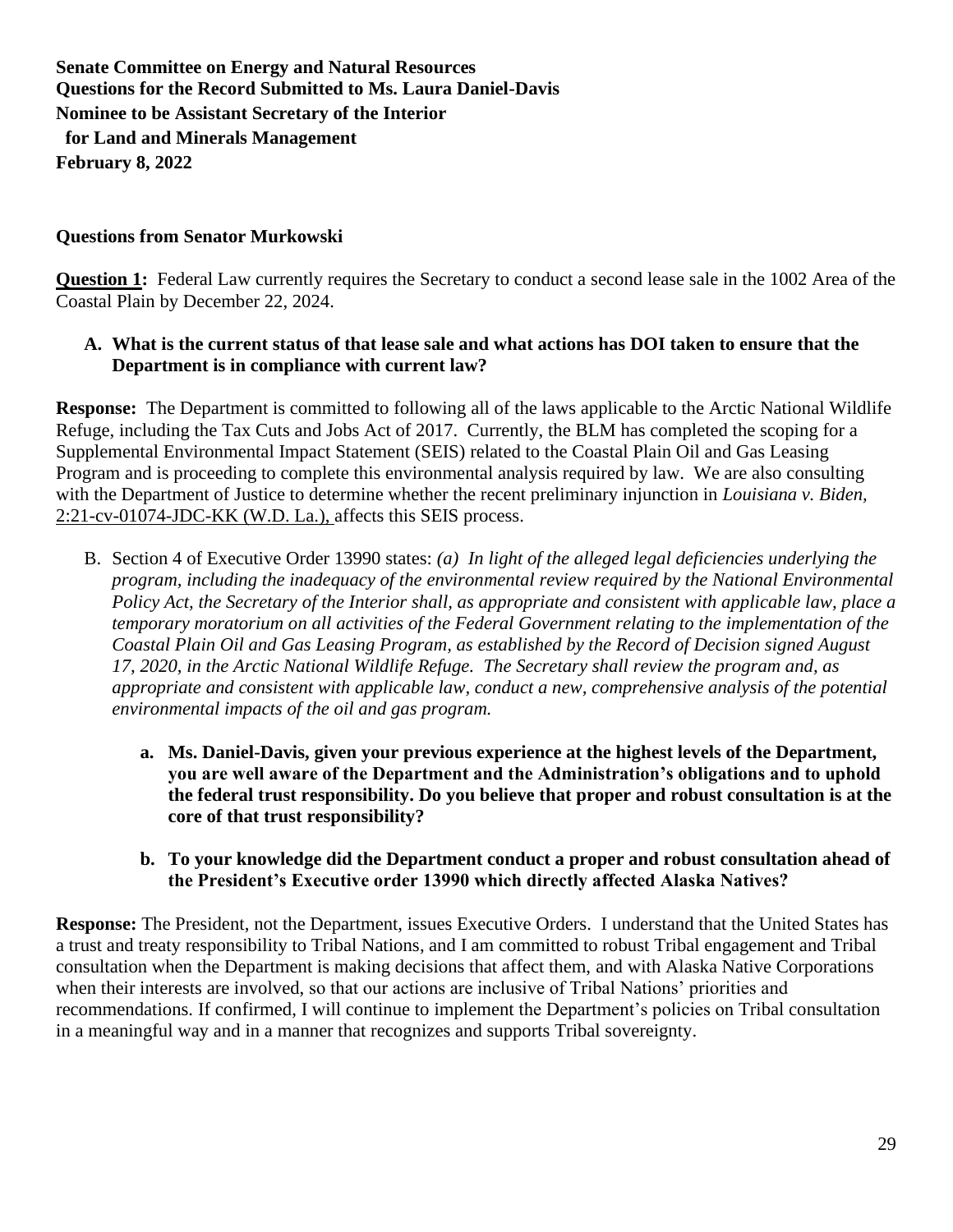- C. Section 3 of Secretary Order No. 3401 states: *My review of the Coastal Plain Oil and Gas Leasing Program (Program) as directed by EO 13990 has identified multiple legal deficiencies in the underlying record supporting the leases, including, but not limited to: (1) insufficient analysis under the National Environmental Policy Act (NEPA), including failure to adequately analyze a reasonable range of alternatives in the environmental impact statement (EIS); and (2) failure in the August 17, 2020, Record of Decision (ROD) to properly interpret Section 20001 of Public Law 115-97 (Tax Act).*
	- a. Department of Interior's Departmental Manual 512 DM 4.4 states that is the policy of DOI to "consult with tribes on a government-to-government bases whenever DOI plans or actions have tribal implications."
		- i. **Since the Secretary thoroughly reviewed the August 17, 2020 Record of Decision, the Department would have known the significant tribal interest in the Coastal Plain Oil and Gas Program and that any actions taken by her or the Department would have major tribal implications.**
		- ii. **Please provide information related to how the Department satisfied the consultation procedures described in 512 DM 5.5 prior to enacting SO 3401.**

**Response:** As I said in response to the previous question, I am committed to robust Tribal engagement and Tribal consultation when the Department is making decisions that affect them, and with Alaska Native Corporations when their interests are involved, so that our actions are inclusive of Tribal Nations' priorities and recommendations. If confirmed, I will continue to implement the Department's policies on Tribal consultation in a meaningful way and in a manner that recognizes and supports Tribal sovereignty.

**Question 2:** The report on the Federal Oil and Gas Leasing Program (the report) totaled 18 pages (with 4 pages of endnotes) and took 11 months to complete, spent considerable time comparing the federal royalty rate with state royalty rates and reached an unsupported conclusion that the federal royalty rate should be increased.

- **A. Did the Department weigh any additional factors such as procedural or timeline differences between state and federal permitting agencies that can account for differences in royalty rate?**
- **B. The report makes the claim: "The fiscal components of the onshore federal oil and gas program are particularly outdated, with royalty rates that have not been raised for 100 years."**
	- **a. How does a royalty that is tied to a specific percentage become outdated with time?**
- **C. BLM recently published a 'pre-decisional' press release (that has since been removed) announcing an increase to the federal royalty rate to 18.75%. Has DOI undertaken any economic analysis on how this royalty rate change would affect taxpayers, including production and gas prices?**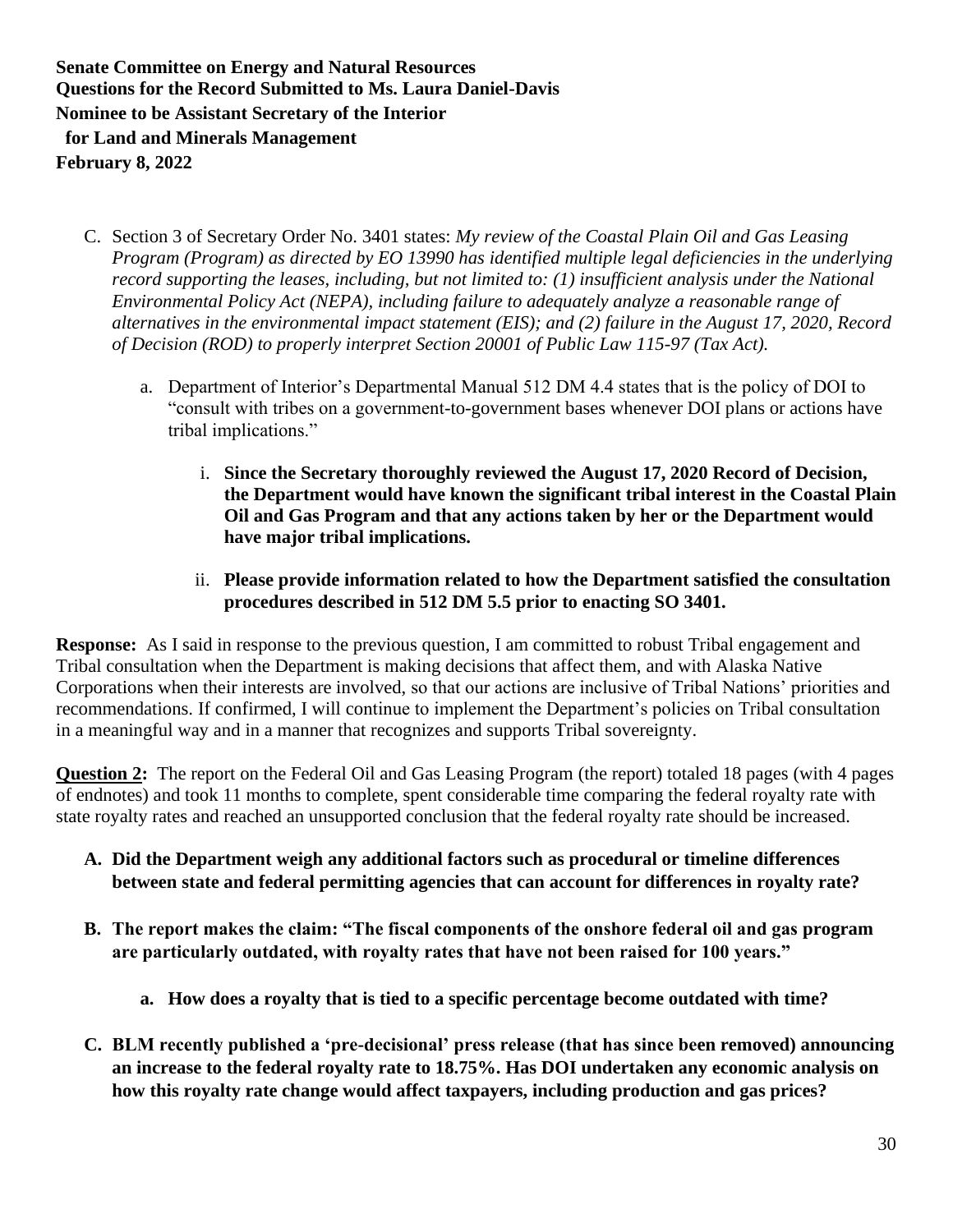**Response:** As I stated at my hearing, the Department conducted an extensive review of oil and gas development on public lands and waters and conducted extensive engagement with stakeholders and formal tribal consultation to complete the Oil and Gas Report. The Report recommended that the BLM consider establishing a higher minimum royalty for onshore oil and gas leases, in order that the public, which owns the resources, receives a fair return for development of those resources. It should be noted that no final decisions have been made regarding royalty rates for future onshore sales.

**Question 3**: Next Friday, February 18, 2022, should have marked the one-year anniversary of the Opening Order in Public Land Order No. 7899 in Alaska, which the Department delayed and has continued to take no action on. The "60-day extension" order bears your signature as "Senior Advisor to the Secretary, Exercising the Delegated Authority of the Assistant Secretary of Land and Minerals Management."

- **A. Do you recall signing that amended opening order?**
- **B. Did you or the Department conduct any consultation with Alaska Natives or ANCs prior to issuing it?**
- **C. Do you recall signing an additional amended opening order dated April 16, 2021 that further delayed the opening of PLO 7899 for an additional two years?**
- **D. What impact did your actions with these PLO's have on Alaska Native veterans who are seeking allotments in areas that are still protected by these antiquated (d)(1) withdrawals?** 
	- **a. For both of these instances, please explain (as thoroughly as possible) the steps you took to ensure your actions were in compliance with 512 DM 4.**

**Response:** Yes, I signed both of the orders referenced in your question. The Department took the first step in order to appropriately consider the impacts of significant actions taken in the final days of the previous administration after hearing from stakeholders, including Alaska Native Tribes and Alaska Native Corporations. The opening of the lands was delayed in order to address the legal defects in the decision-making process for those orders. In July 2021, the BLM initiated a process to open lands to selection by Alaska Native Vietnamera veterans under Section 1119 of the Dingell Act that includes consultation with affected Alaska Native Tribes and Alaska Native Corporations. In the coming weeks, the BLM expects to announce more details on public involvement and Tribal consultation for both the analysis of opening lands to selection by Native Veterans and for the process to address the legal defects identified in the decision-making process for PLOs 7899-7903. In the meantime, the BLM is processing the more than 120 allotment applications already received from Alaska Native Veterans and finalized the first federal land allotments under the Alaska Native Vietnamera Veteran Land Allotment Program in November 2021.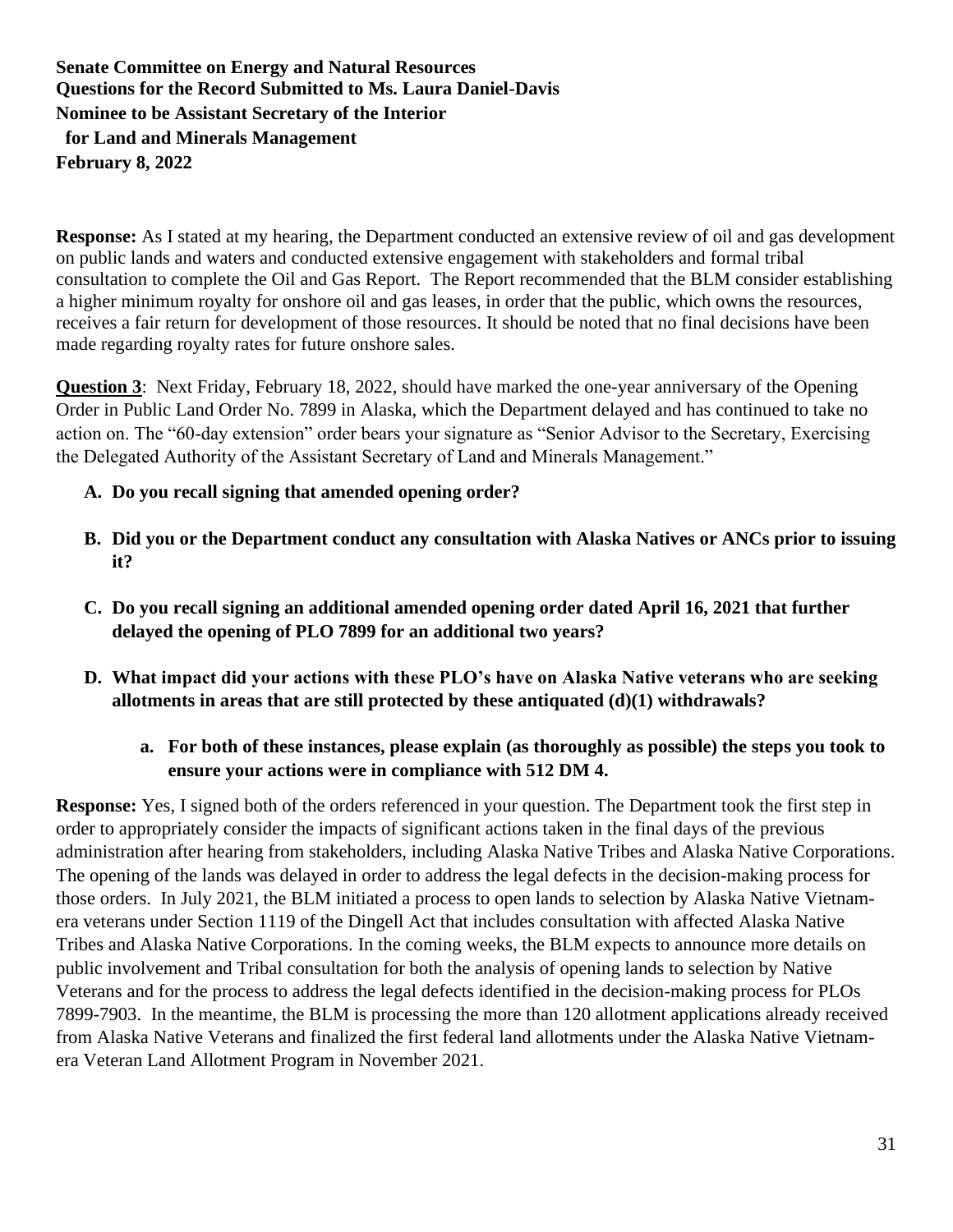**Question 4:** In the defendants' brief in response to court's order filed on October 5, 2020 in *Bullock v Bureau of Land Management*, the Department of Justice argues on page 6: *When a statute or regulation vests authority in one official to take an action, and this authority may not be redelegated, the statute or regulation states that limitation expressly. For example, the Secretary has the authority to "make, modify, extend, or revoke withdrawals" of land under 43 U.S.C. § 1714. Yet Congress expressly limited the range of officials who, beyond the Secretary, can perform this function: "The Secretary may delegate this withdrawal authority only to individuals in the Office of the Secretary who have been appointed by the President, by and with the advice and consent of the Senate." 43 U.S.C. § 1714(a) (emphasis added). Thus, while the Secretary could delegate landwithdrawal authority to a person in his "Office" who was appointed by the President with Senate confirmation, that person could not then redelegate that authority to an official lacking those qualifications.*

**A. At the time you signed the amended opening orders published in the federal register on February 18, 2021 and April 16, 2021, you were not 'an individual appointed by the President with Senate Confirmation'. Please provide the relevant statute, regulation, or departmental manual, or delegation of authority memorandum that would have provided you the authority to make changes to a public lands opening order.**

## **B. Was the DOJ mistaken in their October 2020 brief to the U.S. District Court just four months prior to your actions?**

**Response:** As the Department of Justice explains in its October 26, 2021, and January 14, 2022, briefs in support of the United States' motion to dismiss the State's case challenging the Department's February 18 and April 16, 2021, Federal Register notices (86 FR 10131, 86 FR 20193), deferring the opening order did not "make, modify, extend, or revoke" a withdrawal under 43 U.S.C. 1714. Thus, the restriction on re-delegation in 43 U.S.C. 1714 does not apply, and I was properly delegated the requisite authority under 209 DM 7.3.

**Question 5:** The Ambler Access Project, as you know, was initiated in 2015 while you were in the Department during the Obama administration. This project is supported by a number of local Alaska Native communities, the Northwest Arctic Borough, and NANA Regional Corporation.

Despite a lengthy record of public meetings, hearings, consultations, a 90-day public comment period that was extended to a total of 330 days, and an FEIS/Joint Record of Decision that cost taxpayers nearly \$5 million dollars to complete, the Department has thrown a wrench into the process by requesting a 60-day stay and then another 30-day stay to allow for additional consultation.

- **A. Please provide a full list of groups, tribes, and tribal organizations the Department as consulted with as a result of the 60 day stay?**
- **B. Are transcripts of those consultations available online or anywhere else?**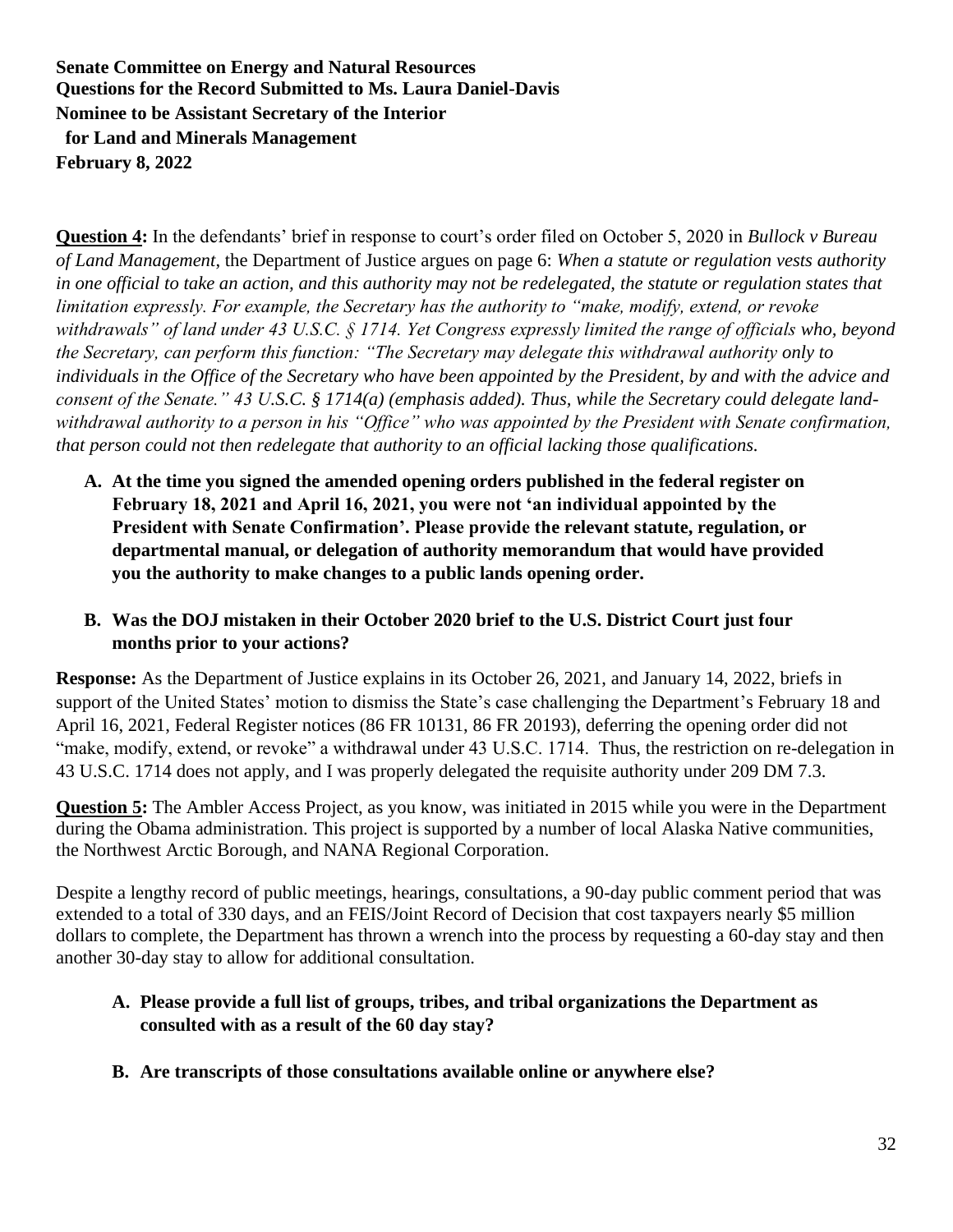- **C. If a tribe or an Alaska Native Corporation has to request a meeting with the Department, does that satisfy the Department's consultation obligations as they relate to 512 DM 4?**
	- a. **Did the Department invite NANA Regional Corporation to a government to government consultation after the 60 day stay or the additional 30 day stay**?
		- **i. If not, please explain why.**

### **D. Why is an additional 30-day stay now being requested?**

**Response:** As I said in response to a previous question, I am committed to robust Tribal engagement and Tribal consultation when the Department is making decisions that affect them, and with Alaska Native Corporations when their interests are involved, so that our actions are inclusive of Tribal Nations' priorities and recommendations. As part of this recent process, the Department has met with NANA Regional Corporation, the Northwest Arctic Borough Tribes, including Shungnak and Kobuk, and the Tanana Chiefs Conference, among others. If confirmed, I will continue to implement the Department's policies on Tribal consultation in a meaningful way and in a manner that recognizes and supports Tribal sovereignty.

**Question 6:** The administration has repeatedly referenced the need to rebuild our supply chains. The President issued an Executive Order on this subject, and the administration's 100-Day report highlights both our dependence and the expected "surge" in demand in coming decades. Yet, when I look out at the administration's actual policies, I see the Departments of Energy and Defense focused on this issue, and the Department of the Interior undermining it. That incoherence is hardly going to solve the problem.

- **A. USGS recently reported the U.S. is at least 50% import percent on 47 mineral commodities and 100% import dependent on 17 of them. How do delays for key projects like Ambler Access Project help address our foreign dependence?** 
	- **a. What specific actions can you point to, from DOI, in this administration, that does?**
	- **b. Any in Alaska, not currently under some form of 'pause and review'?**
- **B. Congress has now provided substantial new authorities and funding for mineral-related projects through the infrastructure law. Can you provide a status update on what actions, if any, DOI is taking to implement them?**
- **C. Some of the new authorities and directives relate the notoriously-slow federal permitting process. Do you agree that process could be improved, especially in terms of its timeliness, and will you work to achieve that?**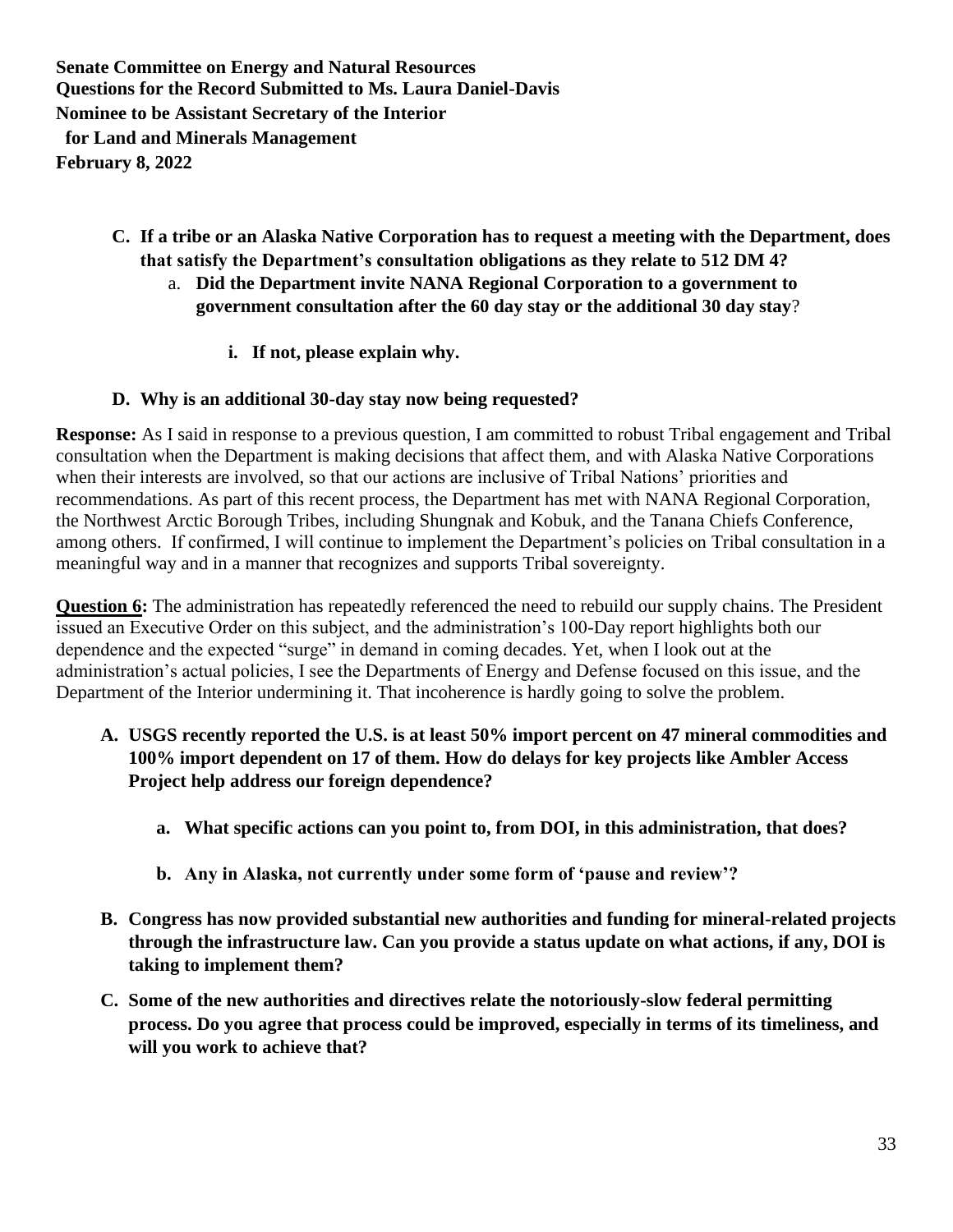**Response:** President Biden has made clear that the responsible development and production of critical minerals is a key priority for this Administration, and that means it is a priority with Secretary Haaland and with me. Just this week, the President announced key actions that the Administration is taking to bolster the production of and supply chain for these important resources, including the formation of a working group, to make necessary improvements to the process. The Department is working with other agencies to promote critical mineral development on federal lands while adhering to the highest environmental, labor, and sustainability standards. These federal agencies also collaborate with the private sector, states, Tribes, and other stakeholders to expand sustainable and responsible critical minerals production and processing in the United States.

It is also my understanding that there are a number of proposed mining projects, including for critical minerals, in varying stages of the permitting process. Finally, improving efficiency in the way that we implement programs and manage our public lands and resources should be the goal of every land manager and government official. Our aim is to look at all of our processes to ensure streamlined, but effective, implementation and that we are engaging in smarter planning from the beginning in order to avoid conflicts and slowdowns. The Department is engaged with the Department of Agriculture to address permitting and processing improvements for critical minerals as required by the Bipartisan Infrastructure Law. If confirmed, I will continue to work to achieve the President's vision and direction for critical minerals development.

**Question 7:** In the Draft SEIS for the Cook Inlet Lease Sale #258, for the first time, BOEM uses economicsbased models to examine the lifecycle GHG emissions associated with OCS oil and gas development. As a result of this analysis, [on page 46] BOEM found that "under the No Action Alternative oil prices would be expected to be slightly higher due to the lower energy supply relative to the proposed action." It also goes further to state that increases in natural gas prices will result in an additional demand for coal.

- **A. Do you agree with this analysis?**
- **B. Do you agree that if the Department chooses the No Action alternative, you will be enacting a policy that you know will result in increased energy prices for Alaskans?**
- **C. If BOEM is correct in their No Action Alternative analysis that the "absence of LS 258 production, oil prices will be slightly higher than they would be under the Proposed Action," would the same analysis apply to the lease sales that the Department failed to uphold over the course of 2021?**
	- **a. If the Department chooses not to appeal the court's actions on lease sale 257, does the department concede that oil prices will be slightly higher than they would if lease sale 257 were producing?**

**Response:** We are consulting with the Department of Justice to determine how a recent preliminary injunction in *Louisiana v. Biden,* 2:21-cv-01074-JDC-KK (W.D. La.), affects the 5-year program*.* With regard to this matter, specifically, no final decisions have been made about the selection of one or another of the alternatives regarding lease sale 258. But against the backdrop of recent litigation and invalidation of leasing decisions by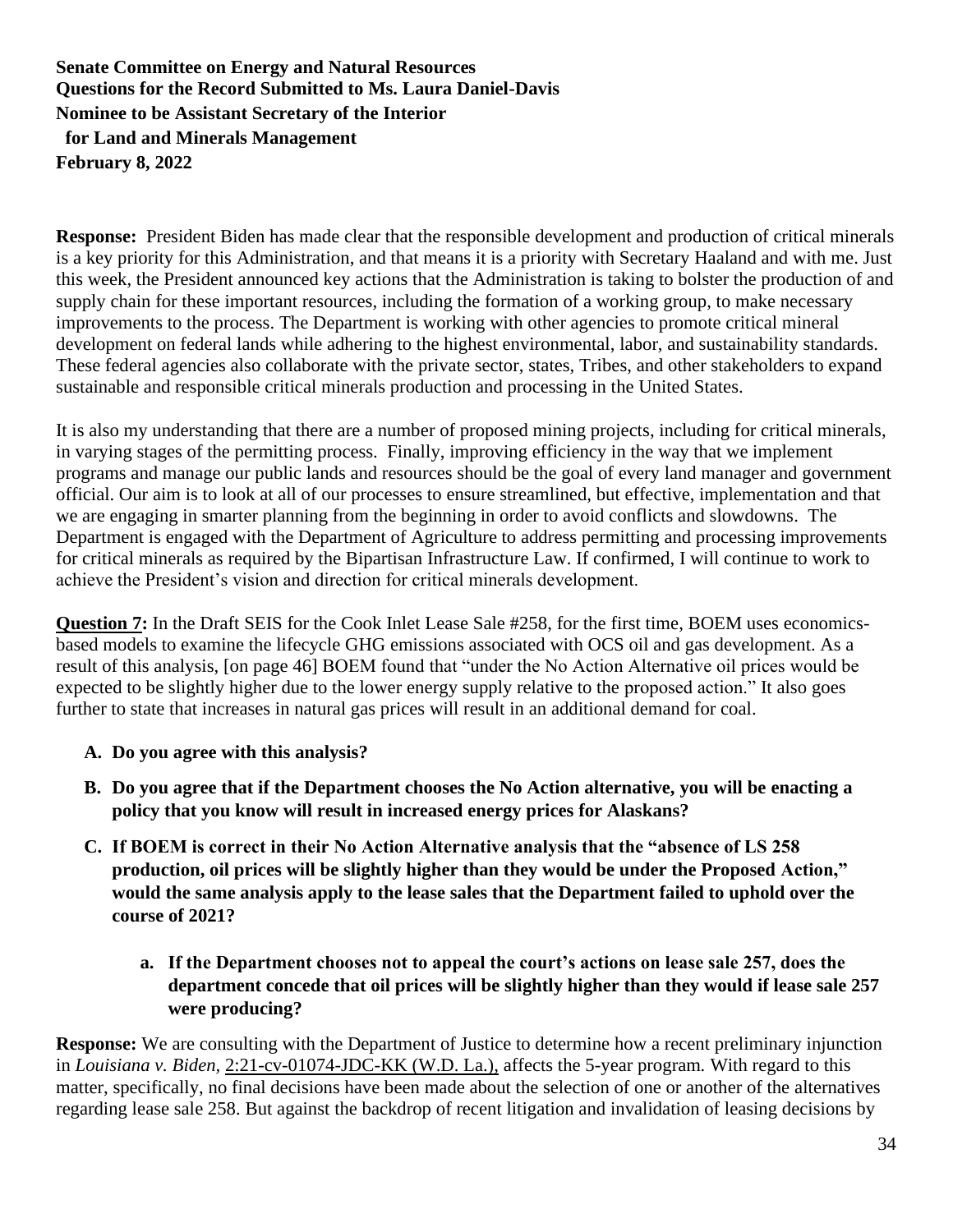courts, it is critically important that the Department comply with the law, enhance analyses to address deficiencies identified by the courts, and follow the established process and protocols for developing compliance environmental reviews, such as the Draft EIS, on which the Cook Inlet Lease Sale 258 would rely. On Monday, February 28, the Department of Justice confirmed that the United States will not be appealing the court's decision on lease sale 257, but as I mentioned at my hearing, when it comes to oil and gas development from federal lands, the outstanding inventory of leased acreage alone, both on- and offshore, will sustain development for years to come.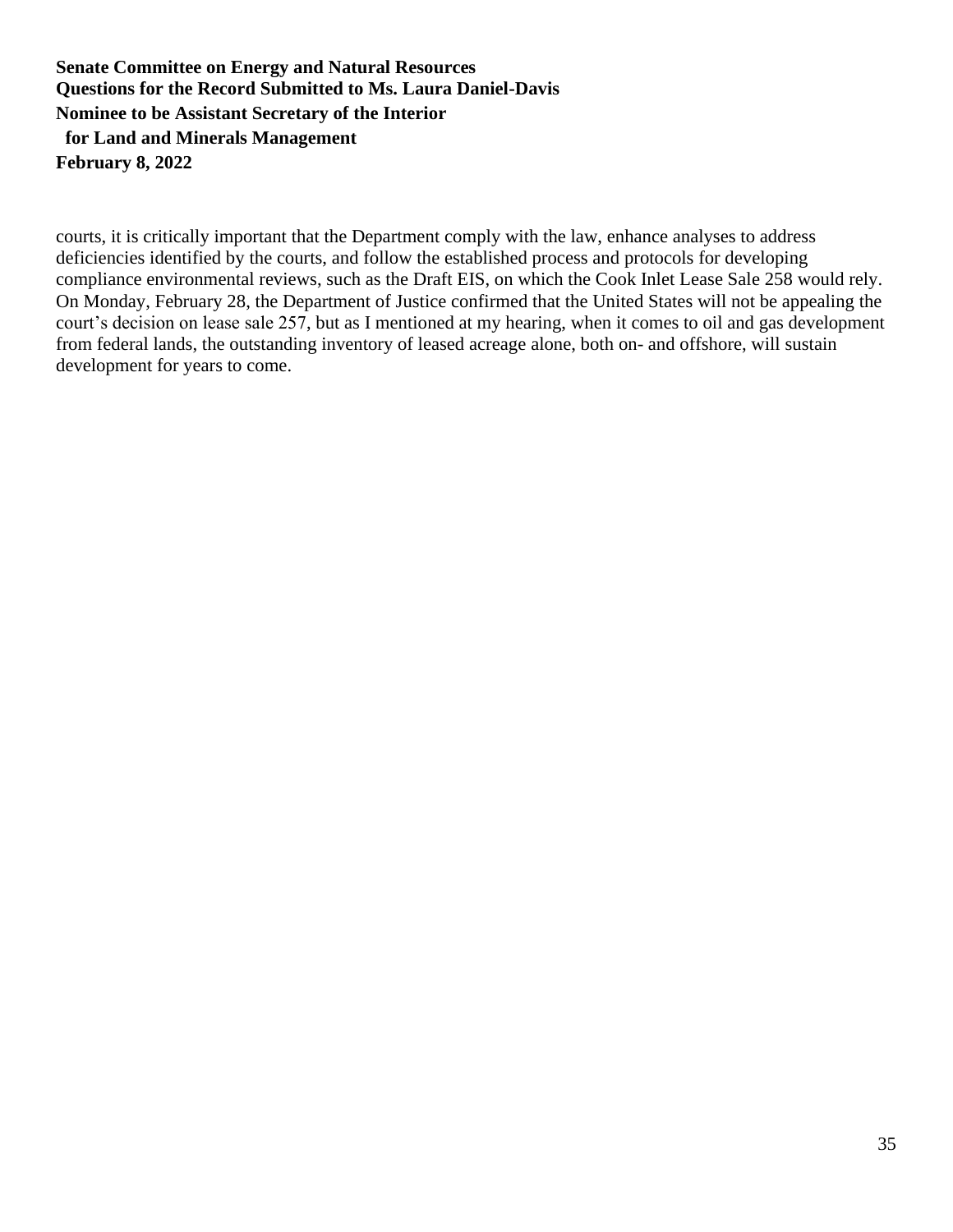### **Questions from Senator Lankford**

### **Question 1: Ms. Daniel-Davis, is it the policy of DOI to end oil and gas development on federal lands and in federal waters?**

**Response:** As I said at the hearing, oil and gas will continue to be a part of America's energy sources for many years to come. As discussed in the November 2021 *Report on the Federal Oil and Gas Leasing Program* that the Department issued in response to the direction in Executive Order 14008, federal onshore production accounts for approximately 7 percent of domestic oil and 8 percent of domestic natural gas production. The most recent reports show that almost 53 percent of onshore acres under lease are non-producing, and there are a significant number of unused permits to drill onshore. Offshore, production from the Outer Continental Shelf accounts for 15 percent of oil production and 2 percent of natural gas production in the United States. Seventytwo percent of the lease acreage offshore is non-producing, either at an earlier stage of development or being held for speculative reasons. So when it comes to oil and gas development from federal lands, the outstanding inventory of leased acreage alone, both on- and offshore, will sustain development for years to come.

**Question 2:** Ms. Daniel-Davis, as you know, the 5-year plan for offshore oil and gas leasing expires June of this year. The statute governing offshore leasing requires DOI to, quote, "prepare and periodically revise, and maintain an oil and gas leasing program." I have not seen a proposal to update the plan in the last year.

#### **1. Is it the intention of DOI to issue a new 5-year leasing plan?**

- **2. If so, has DOI taken any steps to update the 5-year plan?**
	- **a. If so, what specifically has the agency done to move a new plan forward?**

#### **b. When do you expect a new 5-year plan to be in place? I understand it may be hard to provide an exact date, but please provide a ballpark.**

**Response:** As I noted in a previous response, while the last administration published a Draft Proposed National OCS Oil and Gas Leasing Program in January 2018, it did not take any further action on that document. BOEM is building on this previous work to advance to the next step in the process, the publication of a Proposed Program and Draft Programmatic Environmental Impact Statement. The Department is also consulting with the Department of Justice to determine the available options following the recent preliminary injunction in *Louisiana v. Biden,* 2:21-cv-01074-JDC-KK (W.D. La.), that impacts the 5-year program. As we move ahead with this process, we will do so in compliance with court decisions, and in a manner consistent with the requirements of the OCS Lands Act and the recommendations made in the Department's Oil and Gas Report released in November 2021. Due to the deliberative nature of the process and the Secretary's decision-making authority, I am not able to provide a timeline.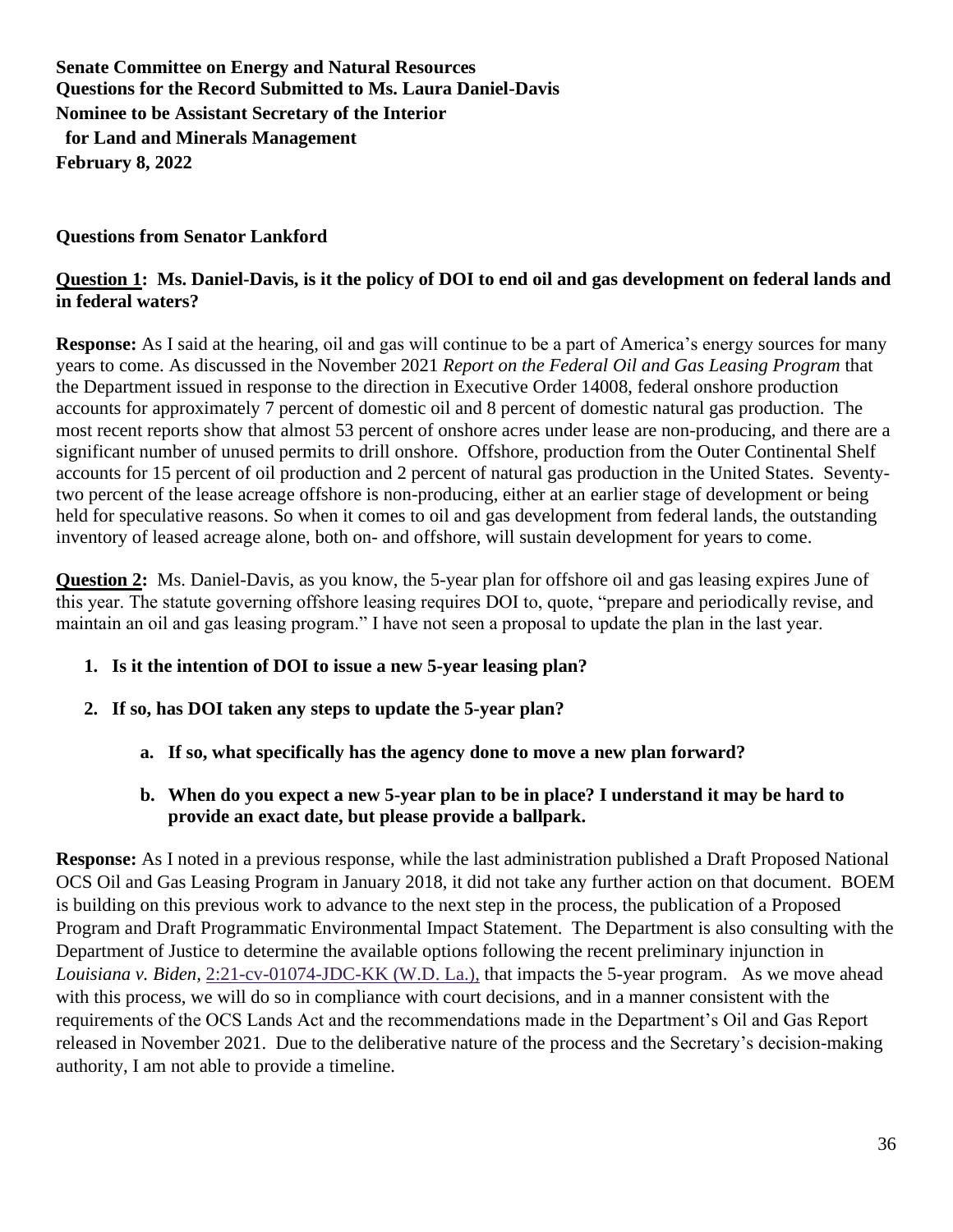**Question 3**: Ms. Daniel-Davis, as you are well aware, our allies are living through anxieties caused by energy insecurity. We are in a position to provide some help because over the last few years the government signaled to industry that we must be energy dominant.

### **1. Do you believe that being energy dominant is a national security imperative? a. Do you believe this dominance can be an incredibly valuable geopolitical tool?**

**Response:** I am not closely involved in foreign policy matters, nor is the Department, but I know that the President and his Administration and the appropriate officials in other relevant Departments and agencies take these matters very seriously. As a factual matter, I am aware that liquified natural gas exports from the United States are at historically high levels. If confirmed, I would work to ensure that I am following the law and the Administration's policy direction when it comes to energy issues on public lands and waters that fall under the Department's jurisdiction.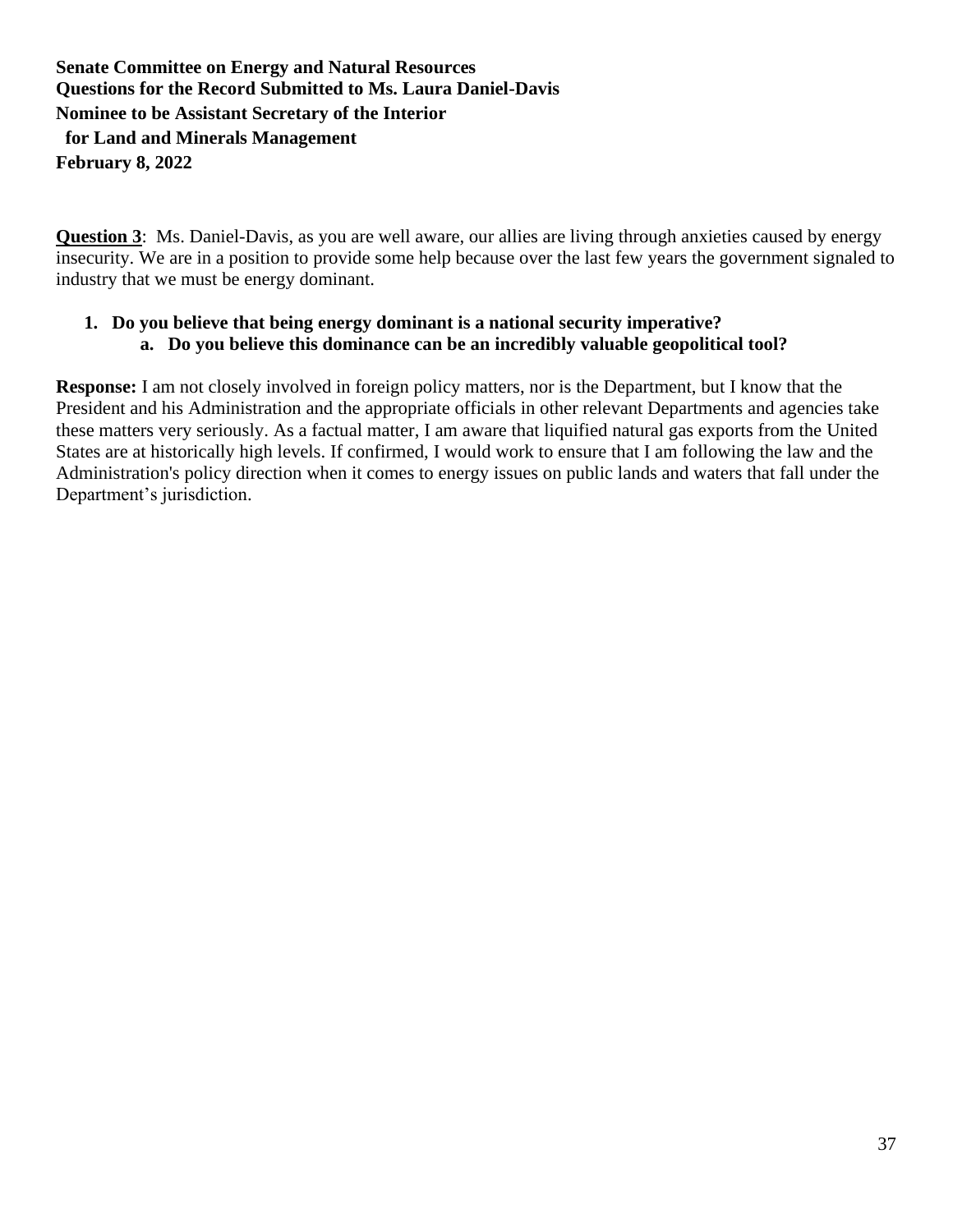#### **Question from Senator Cortez Masto**

**Question:** Nevada is a leader in geothermal energy – an energy source that provides critical jobs and revenues for the state, as well as carbon-free power. An increased focus on geothermal energy will be critical to reaching the *Energy Act of 2020*'s goal of 25 Gigawatts (GW) of renewable energy on public lands by 2025.

Today, however, the permitting process for geothermal is more prone to delays than other renewables resources. It is critical that each Department pursue common sense reforms to the permitting process for geothermal.

#### **a. What reforms could be made to improve the deployment of geothermal energy production on federal lands?**

**Response:** On January 12, 2022, the U.S. Departments of the Interior, Agriculture, Defense, Energy and the Environmental Protection Agency announced a Memorandum of Understanding (MOU) to improve federal agency coordination and streamline reviews for clean energy projects, including geothermal energy, located on public lands managed by the Departments of the Interior and Agriculture. The purpose of the MOU is to prioritize and expedite federal agency reviews by establishing interagency coordination teams with qualified staff to facilitate preparation of environmental reviews, accelerate renewable energy decision-making, and coordinate all environmental and other agency reviews.

This MOU supports the Administration's clean energy goals and is consistent with Congress' direction in the Energy Act of 2020 to permit 25 gigawatts of solar, wind and geothermal production on public lands no later than 2025. This MOU builds on President Biden's Executive Order (EO) 14008 (Sec. 207), which prioritized improved permitting for the increased deployment of clean energy on public lands. The participating agencies engaged in extensive collaboration to develop the MOU, which may later be amended to add signatories, like Tribes and states, or otherwise as needed. If confirmed, I will continue to work to ensure that the Department implements this EO and MOU effectively and to consider ways to improve the deployment of geothermal energy on public lands.